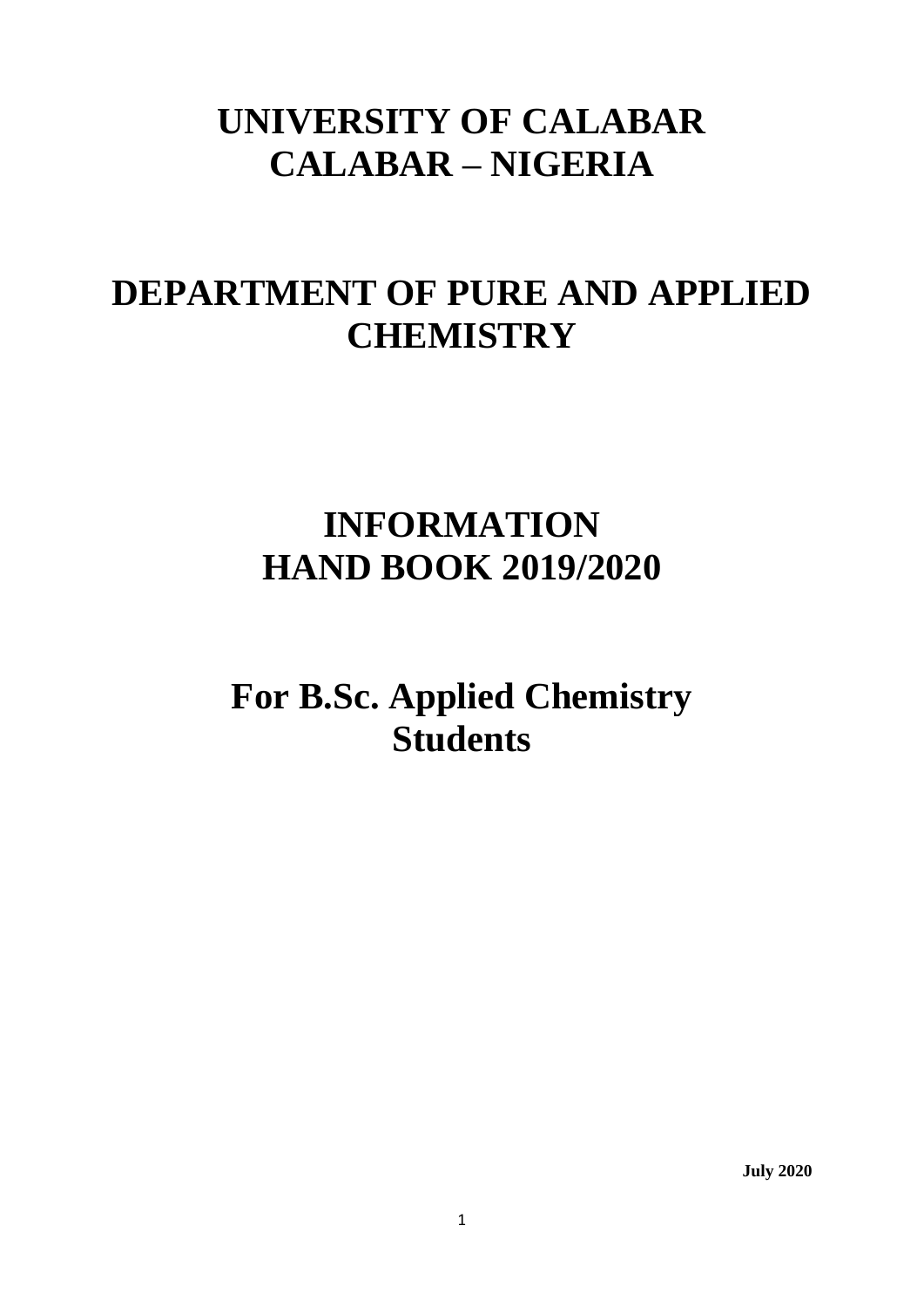# **TABLE OF CONTENTS**

| 1.0 | <b>Staff List</b>                                |  |  | 3  |
|-----|--------------------------------------------------|--|--|----|
| 2.0 | Departments Philosophy, Specific Objectives      |  |  | 7  |
| 3.0 | <b>Research Focus -</b>                          |  |  | 7  |
| 4.0 | Academic Programmes -                            |  |  | 8  |
| 4.1 | Degree Offered -                                 |  |  | 8  |
| 4.2 | Course Code and Numbering System                 |  |  | 8  |
| 5.0 | Academic Programme; B.Sc. Applied Chemistry-     |  |  | 8  |
| 5.1 | Specifics Objectives of the Programme -          |  |  | 8  |
| 5.2 | Curriculum for B.Sc. Applied                     |  |  | 9  |
| 5.3 | Course Description for B.Sc. Applied Chemistry - |  |  | 12 |
| 6.0 | <b>Academic Regulations</b>                      |  |  | 24 |
| 6.1 | Admission<br>Requirements                        |  |  | 24 |
| 6.2 | Course System -                                  |  |  | 25 |
| 6.3 | Registration                                     |  |  | 25 |
| 6.4 | Conduct of Examination -                         |  |  | 26 |
| 6.5 | <b>Examination Misconduct</b>                    |  |  | 27 |
| 7.0 | <b>Examination Result</b>                        |  |  | 29 |
| 7.1 | Grading System-                                  |  |  | 30 |
| 7.2 | Supplementary -                                  |  |  | 30 |
| 7.3 | <b>Grade Point Average</b>                       |  |  | 31 |
| 7.4 | Probation and Withdrawal from Programme          |  |  | 32 |
| 7.5 | <b>Graduation Requirements</b>                   |  |  | 33 |
| 7.6 | <b>Remarking of Scripts</b>                      |  |  | 33 |
| 7.7 | <b>Suspension of Studies</b>                     |  |  | 33 |
| 7.8 | <b>Classification of Degree-</b>                 |  |  | 34 |
| 8.0 | Departmental Responsibilities                    |  |  | 34 |
| 8.0 | <b>Examination officer</b>                       |  |  | 34 |
| 8.1 | Academic Adviser                                 |  |  | 34 |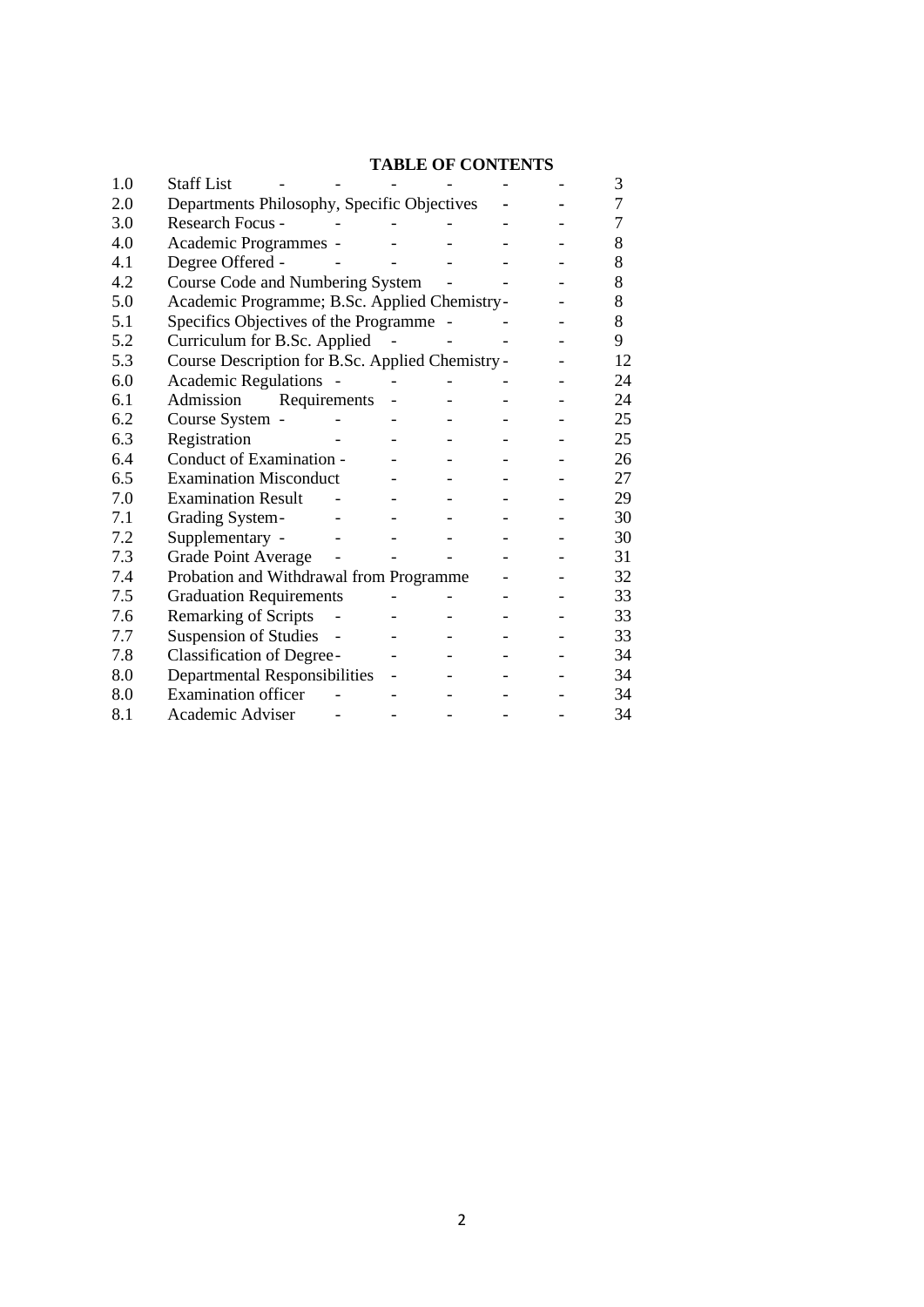#### **STAFF LIST DEPARTMENT OF PURE AND APPLIED CHEMISTRY**

## **Academic Staff**

| $\mathbf{1}$     | OSABOR, VICENT NDEM                              | <b>PROFESSOR</b>           | HND (1989) PGD (1994 M.Sc. (1997 Ph.D. (2005)                                                                                 |
|------------------|--------------------------------------------------|----------------------------|-------------------------------------------------------------------------------------------------------------------------------|
| $\overline{2}$   | OFFIONG, EFANGA OFFIONG                          | <b>PROFESSOR</b>           | B.Sc. Hon. Chemistry (1984) Ph.D. Inorganic(1990)                                                                             |
| $\overline{3}$   |                                                  |                            | B.Sc. Hon. Chemistry (1989) M.Sc. Physical                                                                                    |
|                  | ITA, BENEDICT ISERON                             | <b>PROFESSOR</b>           | Chemistry(1994) Ph.D. (2000)                                                                                                  |
| $\overline{4}$   |                                                  |                            | B.Sc. Hon. Chemistry (1977) M.Sc. Physical Chemistry                                                                          |
|                  | IKAMA, EDET UWAH                                 | <b>PROFESSOR</b>           | (1987) Ph.D. Physical/Environmental Chemistry (2002)                                                                          |
| 5                |                                                  |                            | B.Sc. Hon. Chemistry (1995) Ph.D.(2002) inorganic                                                                             |
|                  | AYI, AYAMA AYI                                   | <b>PROFESSOR</b>           | chemistry                                                                                                                     |
| 6                |                                                  |                            | B.Sc. Chemistry (1989) M.Sc. Inorganic Environmental                                                                          |
|                  | <b>EKPO, BASSEY OFFIONG</b>                      | <b>PROFESSOR</b>           | Chemistry (1995) Ph.D. Inorganic Geochemistry (2007)                                                                          |
| $\boldsymbol{7}$ |                                                  |                            | B.Sc.(1991) PGDM (1993) M.Sc. (1998), MBA (1996)                                                                              |
|                  | <b>BASSEY, FRANCISCA IME</b>                     | <b>PROFESSOR</b>           | Ph.D. (2005) Organic Chemistry                                                                                                |
| 8                | OKAFOR, PETER                                    |                            |                                                                                                                               |
|                  | <b>CHUKWUEMEKA</b>                               | <b>PROFESSOR</b>           | B.Sc. Hon. Chemistry (1995), M.Sc. (2000) Ph.D. (2005)                                                                        |
|                  |                                                  |                            | B.Sc. (1986) Chemistry Education, M.Sc. (1994), Analytical                                                                    |
|                  | INIAMA, GRACE EKPENYONG                          | <b>PROFESSOR</b>           | Chemistry, Ph.D. (2009) Inorganic Chemistry                                                                                   |
| 9                |                                                  | ASSO.                      |                                                                                                                               |
| 10               | IKPI, MAGDALENE EDET<br>OKON EMMANUEL EKPENYONG- | <b>PROFESSOR</b>           | B.Sc. (1996) M.Sc. (2001) Ph.D. (2006) Physical Chemistry<br>B.Sc. ED Chemistry (1989) M.Sc. Inorganic Chemistry (2010) Ph.D. |
|                  | <b>DUKE</b>                                      | <b>LECTURER 1</b>          | Inorganic Chemistry (2009)                                                                                                    |
| 11               |                                                  |                            | B.Sc. Chemistry (2004) M.Sc. Inorganic Chemistry (2010) Ph.D.                                                                 |
|                  | OYO-ITA, INYANG OKON                             | <b>LECTURER 1</b>          | inorganic Chemistry (2015)                                                                                                    |
| 12               |                                                  | SNR.                       |                                                                                                                               |
|                  | ENO, EDEDET AKPAN                                | <b>LECTURER</b><br>SNR.    | B.Sc. (1990) M.Sc. (2001) Ph.D. (2010) Inorganic Chemistry                                                                    |
| 13               | NEJI, AMBA PETER                                 | <b>LECTURER</b>            | B.Sc. (1980) M.Sc. (2002) Ph.D. (2009) Analytical Chemistry                                                                   |
| 14               |                                                  | SNR.                       | B.Sc. Applied Chemistry(2002) M.Sc. Analytical Chemistry (2010)                                                               |
|                  | AKPE, MICHAEL AKOMAYE                            | <b>LECTURER</b>            | PGDE(2012) Ph.D. Analytical Chemistry (2016)                                                                                  |
| 15               |                                                  |                            | B.Sc. Chemistry () M.Sc. Analytical /Environmental Chemistry ()                                                               |
| 16               | UGI BENEDICT USHAKA                              | <b>LECTURER I</b>          | Ph.D. Physical Chemistry.(2015)<br>B.Sc. Chemistry (2004) M.Sc. Inorganic Chemistry (2011) Ph.D.                              |
|                  | INAH, BASSEY ENYI                                | <b>LECTURER 11</b>         | Inorganic Chemistry (2019)                                                                                                    |
| 17               | <b>IMMAAYKWA ALEXANDER</b>                       |                            | B.Sc. Chemistry (2009) M.Sc. Physical (2015) Ph.D. in material Science                                                        |
|                  | <b>IKEUBA</b>                                    | <b>LECTURER 11</b>         | and Engineering (2019)                                                                                                        |
| 18               | BASSEY, ANSA EYO                                 | <b>LECTURER 11</b>         | B. ENG.(1997) M.Sc. (2001) PGCE (2006)                                                                                        |
| 19               | <b>BASSEY VICTORIA MFON</b>                      | <b>LECTURER 11</b>         | B.Sc. Chemistry (2008) M.Sc. Physical Chemistry (2012)                                                                        |
| 20               | UMO, FEHNTOLA ETIM                               | <b>LECTURER 11</b>         | B.Sc. Chemistry 2008 M.Sc. Organic Chemistry 2013                                                                             |
|                  | ASOGWA FREDRICK CHIJIOKE                         | <b>LECTURER II</b>         | B.Sc. Chemistry (2007) M.Sc. (2012) Ph.D. (2017)                                                                              |
| 21               | SHISHE, PROVIDENCE                               | ASSIST.                    | B.Sc. Pure and Applied Chemistry (2013) M.Sc. Inorganic Chemistry                                                             |
|                  | <b>BETELWHOBEL</b>                               | <b>LECTURER</b>            | (2018) Ph.D. in view.                                                                                                         |
| 22               | AKAKURU, UDOCHUKWU UZIOMA                        | ASSIST.<br><b>LECTURER</b> | B.Sc. Chemistry (2008) M.Sc. Industrial chemistry (2012)                                                                      |
| 23               |                                                  | ASSIST.                    |                                                                                                                               |
|                  | OGAR, JOSEPH OCHOCHEOWONI                        | <b>LECTURER</b>            | B.Sc. Chemistry (2010) M.Sc. in view                                                                                          |
| 24               |                                                  | ASSIST.                    | B.Sc. Textile Science and Technology (2012) M.Sc. Colour Chemistry                                                            |
|                  | ODEY, JOSEPH OMANG                               | <b>LECTURER</b>            | (2021) Ph.D. in view                                                                                                          |
| 25               | ONYEBUENYI, IZUBUNDU BROWN                       | ASSIST.<br><b>LECTURER</b> | B.Sc. Industrial Chemistry (2008) M.Sc. Environmental Chemistry<br>(2015) Ph.D. in view                                       |
| 26               |                                                  | ASSIST.                    |                                                                                                                               |
|                  | LOUIS, MUZONG HITLER                             | <b>LECTURER</b>            | B.TECH Industrial Chemistry (2014) M.Sc. (2019)                                                                               |
| 27               |                                                  | ASSIST.                    |                                                                                                                               |
|                  | OBONO OKAMA EBRI                                 | <b>LECTURER</b>            | B.Sc. Chemistry (2008) M.Sc. Physical Chemistry (2018)                                                                        |
| 28               | UBUA, UNIMUYI PLACIDUS                           | ASSIST.<br><b>LECTURER</b> | B.Sc. Chemistry (2011) M.Sc. Analytical and Environmental Chemistry<br>(2016) Ph.D. in view.                                  |
| 29               |                                                  | ASSIST.                    |                                                                                                                               |
|                  | APEBENDE, GLORIA CHIOMA                          | <b>LECTURER</b>            | B.Sc. Chemistry (2005) M.Sc. Inorganic Chemistry (2010)                                                                       |
| 30               |                                                  | ASSIST.                    |                                                                                                                               |
|                  | EMMANUEL, ASU BISONG                             | <b>LECTURER</b>            | B.Sc. Chemistry 2015 M.Sc. 2019                                                                                               |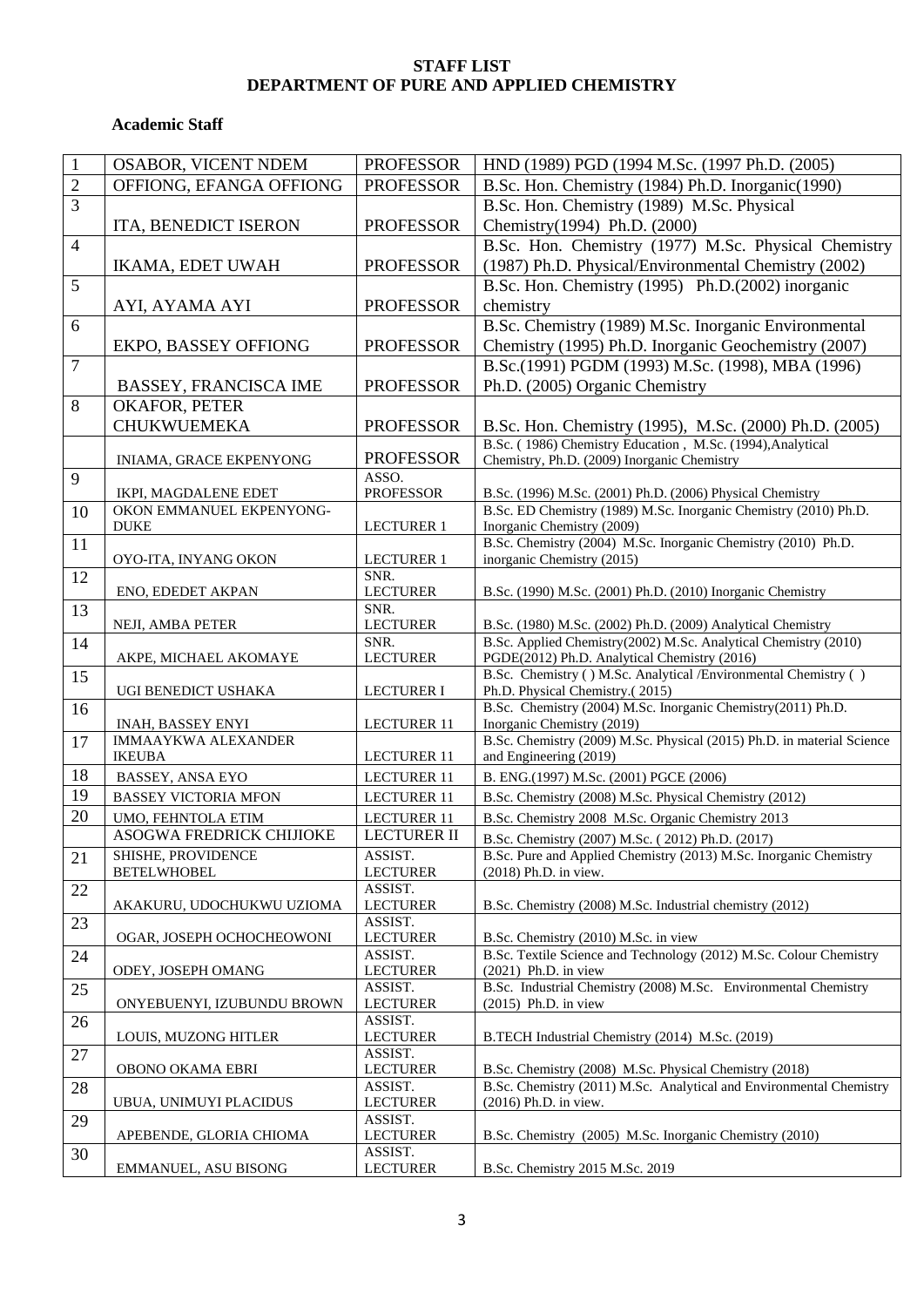| 31 | ANYAMA CHINYERE AYI       | ASSIST.<br><b>LECTURER</b> | B.Sc. Chemistry (2002) PGD (2016) M.Sc. (2018) Ph.D. in view |
|----|---------------------------|----------------------------|--------------------------------------------------------------|
| 32 | UGBAJA, ANTHONY UDUAK     | ASSIST.<br><b>LECTURER</b> |                                                              |
|    |                           |                            | B.Sc. Chemistry (2000) PGD (2004)M.Sc. (2013) Ph.D. in view  |
| 33 | EJIAKO, JOEL EJIKE        | ASSIST.                    |                                                              |
|    |                           | <b>LECTURER</b>            | B.Sc. Chemistry (2008) M.Sc. (2019)                          |
| 34 | PATRICK-INEZI FAITH SATU  | GRAD.                      | B. TECH Industrial Chemistry (2013) M.Sc. Industrial         |
|    |                           | ASSIST.                    | Chemistry                                                    |
| 35 | ANDREW, HYELAVALADA       | GRAD.                      |                                                              |
|    | <b>BITRUS</b>             | ASSIST.                    | B.Sc. Chemistry (2012) M.Sc. n view                          |
| 36 | ENUDI, OBIEZE CHRISTIAN   | GRAD.                      |                                                              |
|    |                           | ASSIST.                    | B.Sc. Chemistry (2017)                                       |
| 37 | <b>AGWUPUYE, JOHN</b>     | GRAD.                      |                                                              |
|    | <b>AKWAGIOBE</b>          | ASSIST.                    | B.Sc. Chemistry (2016)                                       |
| 38 | UTSU, PATRICK MATHIAS     | GRAD.                      | B.Sc. Chemistry (2016) Diploma in information and            |
|    |                           | ASSIST.                    | communication Technology(2011) M.Sc. in view                 |
| 39 | ASHISHIE, GODWIN UNIMASHI | GRAD.                      |                                                              |
|    |                           | ASSIST.                    | B.Sc. Chemistry (2015)                                       |
| 40 | NWAOGU, UDOCHI FAVOUR     | GRAD.                      |                                                              |
|    |                           | ASSIST.                    | B.Sc. Chemistry $(2012)$                                     |

## TECHNICAL STAFF

| 1              | EFFIOM, EMMANUEL OKON          | <b>CHIEF TECHNOLOGIST</b> | NIST-DIPLOMA (1996)                      |
|----------------|--------------------------------|---------------------------|------------------------------------------|
| $\overline{2}$ | ITA, GLORY EKPO                | SNR. TECHNOLOGIST         | OND(2005) HND(2011) PGD in view          |
| $\overline{3}$ | MADUKAIRO, OTUANWAN            | <b>TECHNOLOGIST I</b>     | WAEC(2001) ND (2005) HND (2014)          |
|                | <b>CHINEDUM</b>                |                           | <b>NSIT (2006)</b>                       |
| $\overline{4}$ | NWANGWU, NNENNA ROSEMARY       | <b>TECHNOLOGIST II</b>    | B.Sc. Industrial Chemistry (2010) PGD in |
|                |                                |                           | Education (2018)                         |
| 5              | UDIE, GODWIN LIBUE             | <b>TECHNOLOGIST I1</b>    | HND Polymer Chemistry (2010)             |
| 6              | <b>EKANEM, ESE LAWRENCE</b>    | <b>TECHNOLOGIST II</b>    | B.Sc. Chemistry (2014)                   |
| $\overline{7}$ | <b>INYANG, ATTAH PIUS</b>      | <b>TECHNOLOGIST II</b>    | B.Sc. Chemistry (2012)                   |
| 8              | UJOATU, IJEOMA                 | <b>TECHNOLOGIST II</b>    | B.Sc. Chemistry (2012)                   |
| 9              | ADUMA, MALACHI OHIERO          | <b>TECHNOLOGIST II</b>    | B.Sc. Chemistry (2009) Dip. Comp. (2018) |
| 10             | OBI, FRANCIS ADOLPHUS          | <b>TECHNOLOGIST II</b>    | B.Sc. Chemistry (2013)                   |
| 11             | UDOKA, UBONG UMANA             | <b>TECHNOLOGIST II</b>    | B.Sc. Chemistry (2009) HND (2012)        |
| 12             | CHUKWUZUBELUM, IBEMESI         | <b>TECHNOLOGIST II</b>    | B.Sc. Chemistry (2009) NSIT (2019)       |
| 13             | ADEY, BEN MABEHN               | <b>TECHNOLOGIST II</b>    | B.Sc. Chemistry (2009)                   |
| 14             | EJE, PRINCE OWOCHE             | <b>TECHNOLOGIST II</b>    | B.Sc. Chemistry (2014)                   |
| 15             | <b>UBI, WISDOM MARTIN</b>      | <b>TECNOLOGIST II</b>     | B.Sc. Chemistry (2014)                   |
| 16             | AGBA GABRIEL ADALIKWU          | <b>TECHNOLOGIST II</b>    | B.Sc. Chemical Sc. (Chemistry) (2017)    |
| 17             | ABUKPAIN JACINTA UWAINNAKAM    | TECHNOLOGIST11            | B.Sc. Chemistry (2017)                   |
| 18             | <b>IDIKU JOHN ODIHIGBOLOWO</b> | TECHNOLIST11              | B.Ed. Chemistry (2013)                   |
| 19             | ORTESE SUSAN MMUMUN            | TECHNOLIST11              | B.Sc. Chemistry (2015) Dip. Comp. (2007) |
| 20             | NOAH, SUNDAY TITUS             | SNR. LAB.SUPERVISOR       | <b>FSLC</b> () WAEC (2008)               |
| 21             | EDET, FAITH BASSEY             | SNR. LAB. ASSISTANCE      | S.S.C.E. (2014) Diploma in Computer      |
|                |                                |                           | $(2015)$ B.Sc. in view                   |
| 22             | EKPENYONG, PATRICK EFFA        | SNR. LAB. ASST.           | FSLC, SSCE (1997)                        |
| 23             | EDEMEKONG, PATIENCE INUESHI    | SNR. LAB. ASST.           | FSLC (1972) MDI (2012) NABTEB            |
|                |                                |                           | (2013)                                   |
| 24             | ISONG, CHARLES ABRAHAM         | HIGHER TEC.               | B.Ed. (2007) TRC (2017)                  |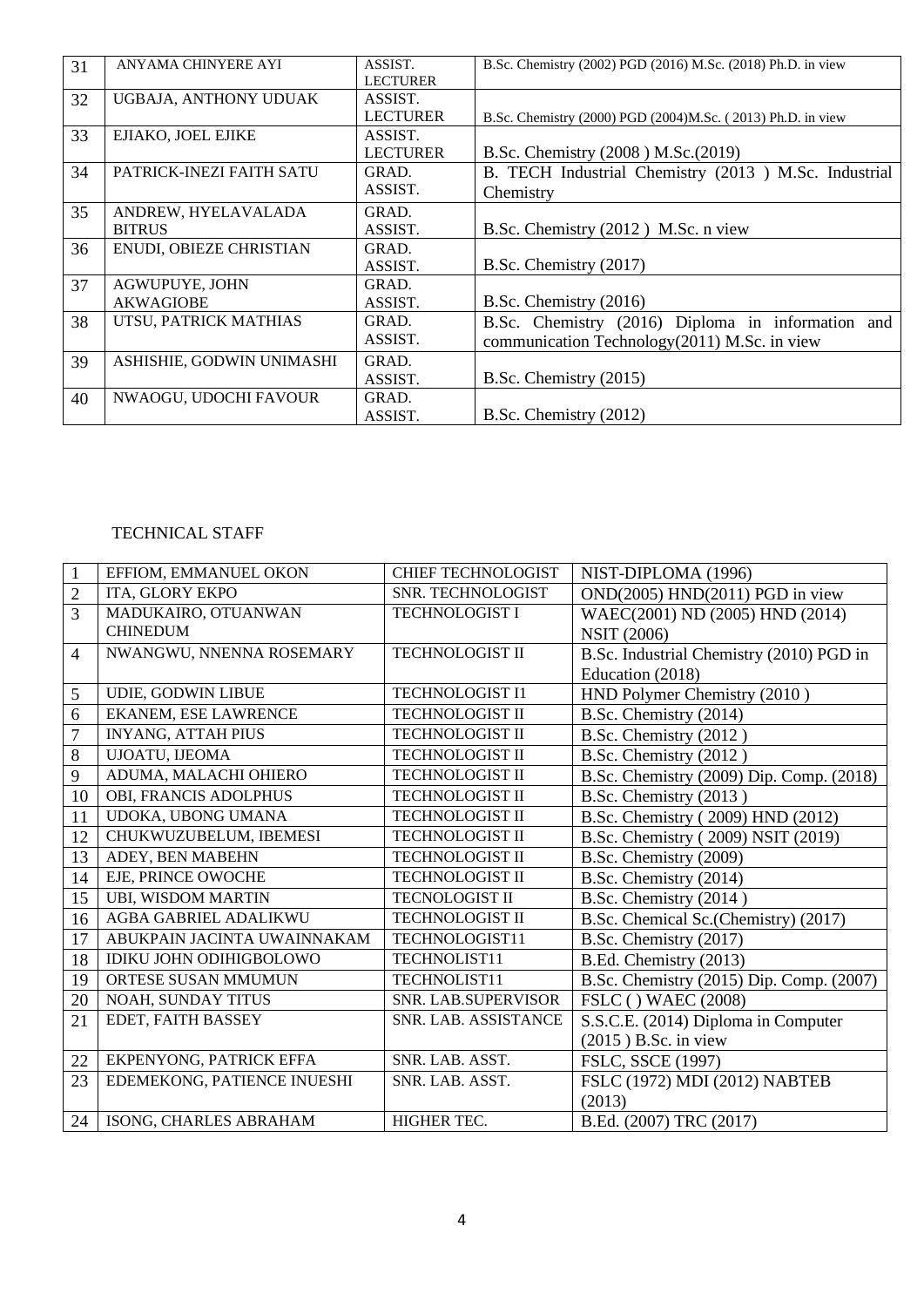# ADMIN STAFF

| $\mathbf{1}$     | <b>UDOH, IKPE SAMPSON</b>             | <b>CHIEF EX. OFFICER</b>                 | NIST in Microbiology/Virology<br>(1992) Diploma in Computer Sc.<br>(1996) PGD EE (1995) M.Sc. IN<br>Environmental Management (2003) |
|------------------|---------------------------------------|------------------------------------------|-------------------------------------------------------------------------------------------------------------------------------------|
| $\boldsymbol{2}$ | <b>ESSIEN ESSIEN SAMSON</b>           | SNR. CONF. SECRETARY                     | HND Secretarial Studies (2010)                                                                                                      |
| $\overline{3}$   | NTUKIDEM, MERCY MFON                  | SNR. CONF. SECRETARY                     | HND Secretarial Studies (2016)                                                                                                      |
| $\overline{4}$   | ZINCHAK, MBETOBONG<br><b>EMMANUEL</b> | <b>ASST. REGISTRAR</b>                   | B.SC. (2007)                                                                                                                        |
| 5                | EVOGOR, KUFRE JOEL                    | <b>ASST. REGISTRAR</b>                   | B.SC. Business Admin. (2011)                                                                                                        |
| 6                | ETEFIA, MAGARET ALEXANDER             | SNR.DATA PROCESSING<br><b>OFFICER I</b>  | B.Sc. Business Education (),<br>Diploma in Computer()                                                                               |
| $\tau$           | OKOLI, THERESA OYA                    | HIGHER EXEC. DATA PRO.<br><b>OFFICER</b> | B.A (HON) History/International<br>Studies (2006) Diploma in computer<br>(2014)                                                     |
| 8                | AYADE, CORNELIUS AGINYE               | HIGHER EXEC. OFFICER                     | B.SC. Business Admin. (2007)                                                                                                        |
| 9                | ADUMA, ALICE AGBO                     | <b>HIGHER EXEC. OFFICER</b>              | <b>B.Sc. Political Science Education</b><br>$(2008)$ PGD in Education $(2019)$<br>M.Sc. In view                                     |
| 10               | KEKUNG, BENEDICT OFRE                 | <b>HIGHER EXEC. OFFICER</b>              | B.A (HON) History/International<br>Studies (2006) Certificate in<br>Information Technology (2009)                                   |
| 11               | ADIE, REGINA BESHINA                  | HIGHER EXEC. OFFICER                     | B.Sc.in Edu. Foundation (2015)                                                                                                      |
| 12               | OGAR, PETER UGBADA                    | HIGHER EXEC. OFFICER                     | B.SC. Mass Communication (2009)<br><b>Computer Education and Secretarial</b><br>studies (2012)                                      |
| 13               | EGBE, BLESSING NKANU                  | HIGHER EXEC. OFFICER                     | B.Sc. Business Education (2016)<br>typist grade 2 certificate (2003)<br>Diploma in Computer (2004)                                  |
| 14               | IYENA, BELINDA EFEM                   | HIGHER EXEC. OFFICER                     | B.SC. Public admin (2010)                                                                                                           |
| 15               | <b>ODEY GRACE ALOW</b>                | <b>ADMIN ASSISTANT</b>                   | B.SC. Mass Communication (2016)                                                                                                     |
| 16               | ASHIKEM, LIEPHUNIM                    | <b>EXECUTIVE OFFICER</b>                 | NCE (2009) TC2 (200)                                                                                                                |
| 17               | <b>BISONG, MONICA NJIJIE</b>          | SNR. CLERICAL OFFICER                    | <b>SSCE</b>                                                                                                                         |
| 18               | AKPAN MAGDALENE GEORGE                | HEAD CLEANER/<br><b>MESSAGER</b>         | <b>SSCE (1994) FSLC (</b>                                                                                                           |
| 19               | EKPENYOUNG GLORY AKPANDEM             | HEAD CLEANER/<br><b>MESSAGER</b>         | DIP. in computer (2018) SSCE<br>(2018) FSLC                                                                                         |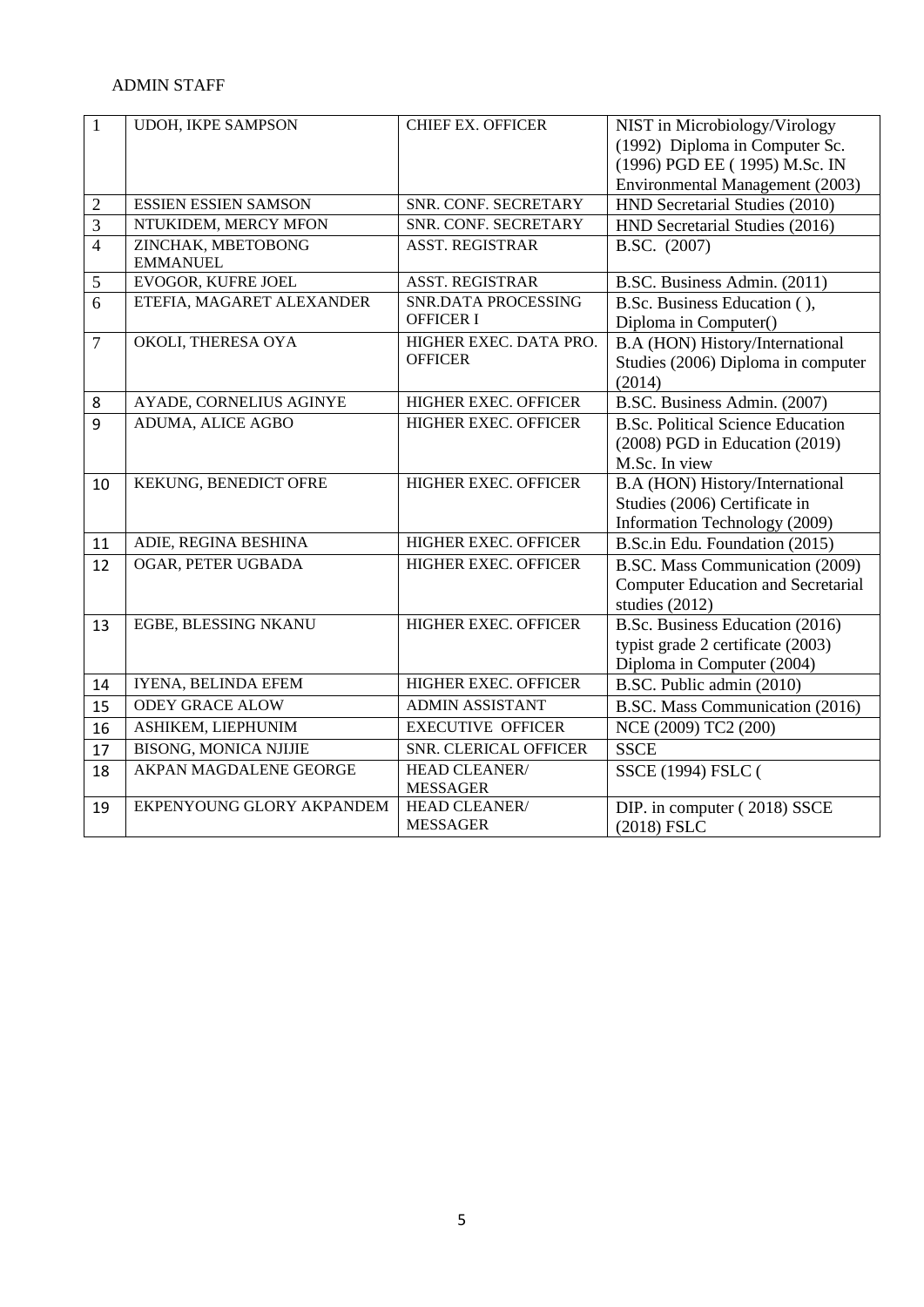# **2.0 THE DEPARTMENT'S, PHILOSOPHY, VISION AND MISSION**

# **Philosophy**

Engendering global competitiveness through development of deductive reasoning capacity for sustainable industrial and economic growth.

# Main **Objectives**

i. Encourage academic excellence through teaching and research,

- ii. Provide a national and international forum for in-depth discussions on important scientific topics in areas of vital interest to staff and students of the Department, iii. Create an atmosphere for the cultivation of good academic interactions among lecturers and students based on integrity and respect.
- iv. Aspire to values which are based on the highest professional and academic standards in terms of learning and character development.

# **Specific objectives**

- i. To train students to acquire the chemical knowledge and skills necessary for industries and other production sectors of the economy, such as breweries, food processing and preservatives, petrochemicals, pharmaceuticals, water works, agriculture and petroleum.
- ii. To produce qualified man-power for industrial establishments within the catchment areas and for the nation at large.
- iii Educate its own students as chemists capable of conducting research and development studies in chemical and related industries.
- iv. Produce graduates who will themselves become employers of labor, with an added-value chain to the nation's technological and economic development.

# **3.0 RESEARCH FOCUS**

The research being carried out by members of the Applied Chemistry group includes characterization and evaluation of non-fossil oils as raw materials for the preparation of biopolymers, alkyd resins, oiland water-based surface coatings, adhesives and cosmetics. The group also conducts research in the areas of organic geochemistry, environmental chemistry, and kinetics of polymer reactions, polymersolvent interactions and molecular weights determination for polycondensation polymers. The research areas of other units of the Department are available in the Information Handbook of the Department for B.Sc. Chemistry students.

# **4.0 ACADEMIC PROGRAMME**

# **4.1 DEGREE OFFERED**

The Department offers single honors degree in Applied Chemistry: B.Sc. (Hons.) Applied Chemistry.

# **4.2 COURSE CODE AND NUMBERING SYSTEM**

The course code comprises a set of alphabets (ACH) and numbers (three digits). The first digit denotes the year of study of the course, the second, the subject area, while the last digit represents an arbitrary number for the course with odd numbering for 1<sup>st</sup> semester courses and even numbering for 2<sup>nd</sup> semester courses. For instances where there are many courses in a subject area for a particular semester, both even and odd numbers are used. Subject groups are;

- 0 Service course
- 1 Inorganic
- 2 Physical
- 3 Organic
- 4 Analytical
- 5 Applied
- 6 Practical
- 7 Seminar
- 8 Project
- 9 Industrial Attachment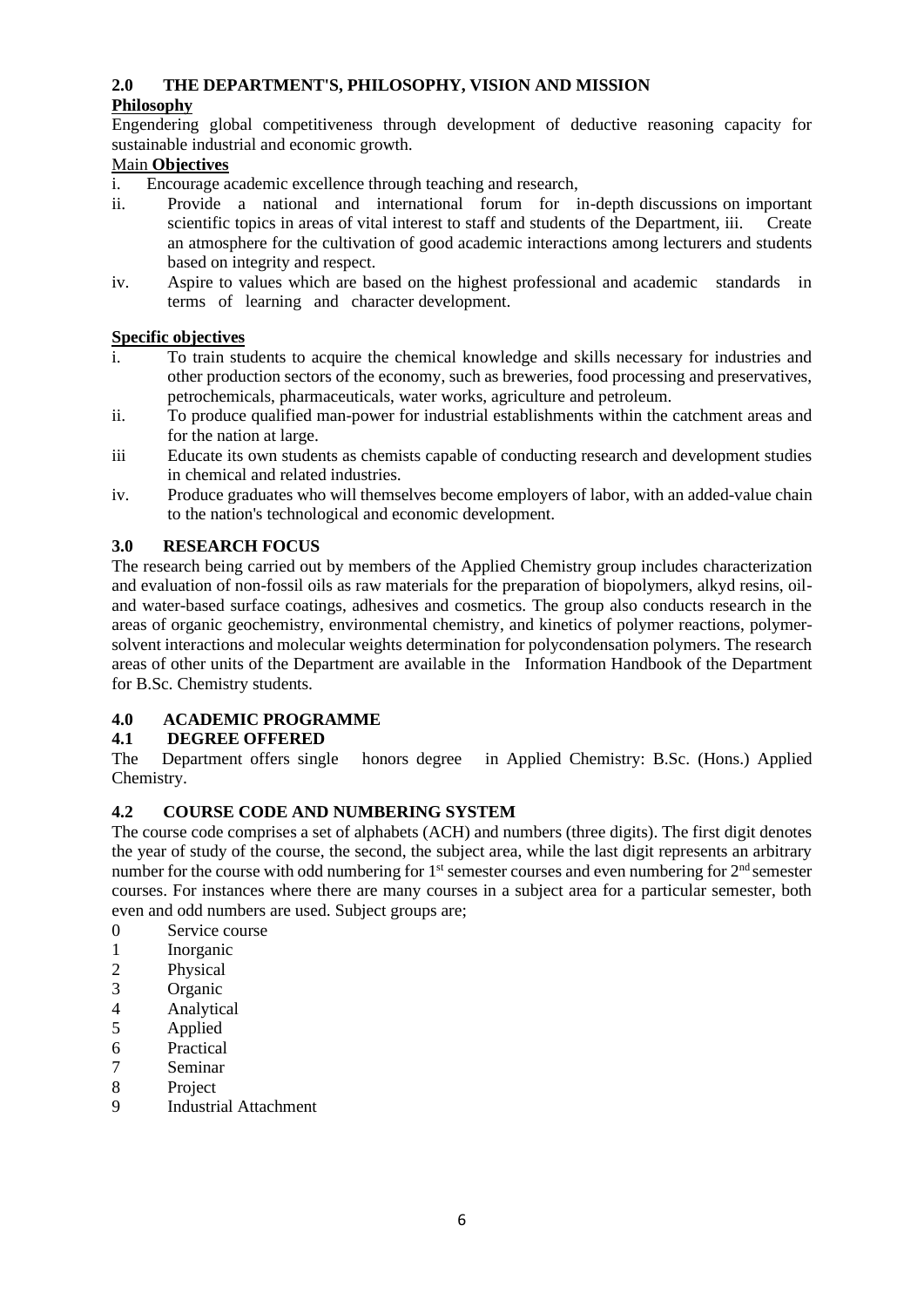## **5.0 ACADEMIC PROGRAMME; B.Sc. APPLIED CHEMISTRY**

#### **5.1 SPECIFIC OBJECTIVES OF THE PROGRAMME**

- i. To train students to acquire the chemistry knowledge and techniques necessary for industries and other production sectors of the economy, such as breweries, food processing and preservation, petrochemicals, pharmaceutical, water works, agriculture, and petroleum.
- ii. Educate its own students as chemists capable of conducting research, and development studies in chemical and related industries.

## **5.2 CURRICULUM FOR B.Sc. APPLIED CHEMISTRY**

| <b>1ST SEMESTER COURSES</b> |                                                   |                |
|-----------------------------|---------------------------------------------------|----------------|
| <b>COURSE</b>               | <b>COURSE TITLE</b>                               | <b>CREDIT</b>  |
| <b>CODE</b>                 |                                                   | <b>HOURS</b>   |
| CHM 101/111                 | <b>GENERAL CHEMISTRY I/FOUNDATION CHEMISTRY I</b> | 3              |
| <b>BIO 111</b>              | <b>GENERAL BIOLOGY I</b>                          | $\overline{3}$ |
| <b>MTH 111</b>              | ALGEBRA AND TRIGONOMETRY                          | $\overline{3}$ |
| PHY101/180                  | <b>INTRODUCTORY PHYSICS I</b>                     | $\overline{2}$ |
| <b>GSS 101</b>              | <b>USE OF ENGLISH</b>                             | $\overline{2}$ |
| <b>GSS 131</b>              | HISTORY & PHILOSOPHY OF SCIENCE                   | $\overline{2}$ |
|                             |                                                   | 15CH           |
| 2ND SEMESTER COURSES        |                                                   |                |
| <b>COURSES</b>              | <b>COURSE TITLE</b>                               | <b>CREDIT</b>  |
| <b>CODE</b>                 |                                                   | <b>HOURS</b>   |
| <b>CHM 102</b>              | GENERAL CHEMISTRY II /FOUNDATION CHEMISTRY II     | 3              |
| <b>BIO 112</b>              | <b>GENERAL BIOLOGY II</b>                         | 3              |
| <b>MTH 132</b>              | COORDINATE GEOMETRY & CALCULUS                    | 3              |
| PHY102/181                  | <b>INTRODUCTORY PHYSICS II</b>                    | $\overline{2}$ |
| <b>GSS 102</b>              | <b>USE OF ENGLISH II</b>                          | $\overline{2}$ |
| <b>GSS 112</b>              | <b>CITIZENSHIP EDUCATION</b>                      | $\overline{2}$ |
| <b>GSS 122</b>              | PHILOSOPHY & LOGIC II                             | $\overline{2}$ |
|                             |                                                   |                |
| <b>YEAR 2</b>               |                                                   | 17CH           |
| <b>1ST SEMESTER</b>         |                                                   |                |
| <b>COURSES</b>              | <b>COURSE TITLE</b>                               | <b>CREDIT</b>  |
| <b>CODE</b>                 |                                                   | <b>HOURS</b>   |
| <b>ACH 201</b>              | INTRODUCTION TO INDUSTRIAL CHEMISTRY              | $\overline{2}$ |
| <b>ACH 211</b>              | <b>CHEMICAL TRANSPORT PROCESSES</b>               | $\overline{2}$ |
| <b>CHM 211</b>              | <b>INORGANIC CHEMISTRY I</b>                      | $\overline{2}$ |
| <b>CHM 221</b>              | PHYSICAL CHEMISTRY I                              | $\overline{2}$ |
| <b>CHM 241</b>              | ANALYTICAL CHEMISTRY I                            | $\overline{2}$ |
| PHY 201/281                 | <b>GENERAL PHYSICS I</b>                          | $\overline{c}$ |
| <b>MTH 211</b>              | <b>LINEAR ALGEBRA</b>                             | $\overline{2}$ |
| <b>MTH 235</b>              | <b>CALCULUS</b>                                   | $\overline{2}$ |
| GSS 211                     | <b>COMPUTER PROGRAMMING I</b>                     | $\overline{2}$ |
|                             |                                                   | 18 CH          |
| 2 <sup>ND</sup> SEMESTER    |                                                   |                |
| <b>COURSES</b>              | <b>COURSE TITLE</b>                               | <b>CREDIT</b>  |
| <b>CODE</b>                 |                                                   | <b>HOURS</b>   |
| <b>ACH 212</b>              | MATERIAL, ENERGY AND HEAT TRANSFER                | 2              |
|                             | <b>PROCESSES</b>                                  |                |
| <b>CHM 212</b>              | ORGANIC CHEMISTRY II                              | $\overline{c}$ |
| <b>CHM 232</b>              | ORGANIC CHEMISTRY III                             | $\overline{2}$ |
| <b>CHM 242</b>              | ANALYTICAL CHEMISTRY II                           | $\overline{2}$ |
| <b>PHY 202</b>              | <b>GENERAL PHYSICS III</b>                        | $\overline{2}$ |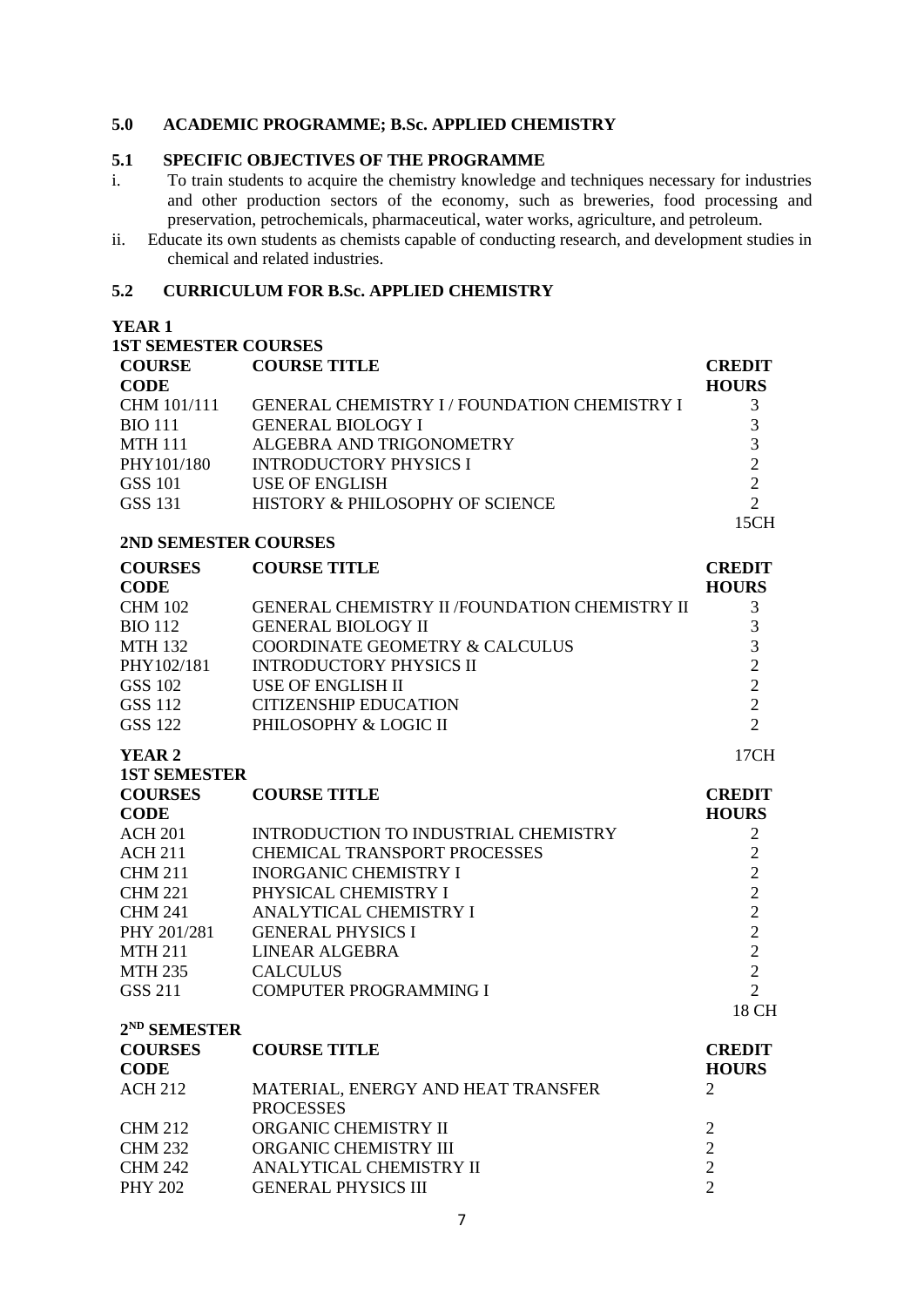| <b>MTH 104</b>                        | STATISTICS FOR SCIENCE                         | $\overline{c}$ |                |
|---------------------------------------|------------------------------------------------|----------------|----------------|
| <b>MTH 212</b>                        | <b>NUMERICAL ANALYSIS</b>                      | $\overline{2}$ |                |
| GSS 212                               | <b>COMPUTER PROGRAMMING II</b>                 | $\overline{2}$ |                |
|                                       |                                                | 18 CH          |                |
|                                       | <b>TOTAL CREDIT HOURS AT 200 LEVEL</b>         | 36 CH          |                |
| YEAR <sub>3</sub>                     |                                                |                |                |
|                                       | <b>1 SEMESTER COMPULSORY COURSES</b>           |                |                |
| <b>COURSE</b>                         | <b>COURSE TITLE</b>                            | <b>CREDIT</b>  |                |
| <b>CODE</b>                           |                                                | <b>HOURS</b>   |                |
| <b>ACH 313</b>                        | <b>SEPARATION METHODS &amp; PROCESSES</b>      |                | 2              |
| <b>ACH 315</b>                        | PETROCHEMICAL INTERMEDIATES                    |                | $\overline{2}$ |
| <b>ACH 317</b>                        | PETROCHEMISTRY & GEOCHEMISTRY                  |                | $\overline{2}$ |
| <b>ACH 319</b>                        | KINETICS & INDUSTRIAL CATALYSIS                |                | $\overline{2}$ |
| <b>ACH 321</b>                        | <b>INDUSTRIAL METALLURGY</b>                   |                | $\overline{2}$ |
| <b>ACH 315</b>                        | POLYMER SCIENCE & TECHNOLOGY                   |                | $\overline{2}$ |
| <b>ACH 359</b>                        | <b>INDUSTRIAL CHEMICAL PROCESSES I</b>         |                | $\overline{2}$ |
| <b>CHM 313</b>                        | <b>INORGANIC CHEMISTRY II</b>                  |                | $\overline{2}$ |
| <b>GSS 301</b>                        | <b>ENTREPRENEURSHIP EDUCATION I</b>            |                | $\overline{2}$ |
|                                       | <b>ELECTIVE</b>                                | $4-6$ CH       |                |
|                                       |                                                |                | $22 - 24$ CH   |
|                                       | 1ST SEMESTER ELECTIVE COURSES                  |                |                |
|                                       | Select at least one $(1)$ course from the list |                |                |
| <b>COURSE</b>                         | <b>COURSE TITLE</b>                            | <b>CREDIT</b>  |                |
| <b>CODE</b>                           |                                                | <b>HOURS</b>   |                |
| <b>ACH 353</b>                        | COLOUR CHEMISTRY & TECHNOLOGY I                |                | $\overline{2}$ |
| <b>ACH 357</b>                        | CARBOHYDRATE CHEMISTRY & TECHNOLOGY            |                | $\mathfrak{2}$ |
| <b>CHM 311</b>                        | RADIO AND NUCLEAR CHEMISTRY                    |                | $\sqrt{2}$     |
| <b>CHM 331</b>                        | <b>FOOD CHEMISTRY</b>                          |                | $\sqrt{2}$     |
| <b>CHM 315</b>                        | NON-AQUEOUS SOLVENTS                           |                | $\overline{2}$ |
| $2^{ND}$                              | <b>COMPULSORY COURSES</b>                      |                |                |
| <b>SEMESTER</b>                       |                                                |                |                |
| <b>CHM 390</b>                        | <b>INDUSTRIAL ATTACHMENT</b>                   |                | 3              |
| YEAR <sub>4</sub>                     |                                                |                |                |
| 1 <sup>ST</sup>                       | <b>COMPULSORY COURSES</b>                      | <b>CREDIT</b>  |                |
| <b>SEMESTER</b>                       |                                                | <b>HOURS</b>   |                |
| <b>ACH 400</b>                        | PRACTICAL APPLIED CHEMISTRY                    | $\overline{2}$ |                |
| <b>ACH 414</b>                        | PROCESS CONTROL & DEVELOPMENT                  | $\overline{2}$ |                |
| <b>ACH 416</b>                        | ENVIRONMENTAL CHEMISTRY                        | $\overline{c}$ |                |
| <b>ACH 422</b>                        | SOAPS, DETERGENT & COSMETICS                   | $\overline{c}$ |                |
| <b>ACH 425</b>                        | AGRICULTURAL & INORGANIC COMMODITY CHEMICALS   | $\overline{2}$ |                |
| <b>CHM 431</b>                        | ORGANIC CHEMISTRY IV                           | $\overline{2}$ |                |
| <b>CHM 433</b>                        | APPLIED SPECTROSCOPY                           | $\overline{2}$ |                |
| <b>CHM 441</b>                        | <b>INSTRUMENTAL METHODS OF ANALYSIS</b>        | $\overline{2}$ |                |
| <b>CHM 470</b>                        | <b>SEMINAR</b>                                 | $\mathbf{1}$   |                |
| <b>CHM 480</b>                        | <b>PROJECT</b>                                 | 3              |                |
|                                       | <b>ELECTIVES</b>                               | 2-4 CH         |                |
|                                       |                                                | 20-21 CH       |                |
| 1 <sup>ST</sup>                       | <b>ELECTIVE COURSES</b>                        |                |                |
| <b>SEMESTER</b>                       |                                                |                |                |
| Select at least one (1) from the list |                                                |                |                |
| <b>ACH 457</b>                        | APPLIED SURFACE AND COLLOID CHEMISTRY          | $\overline{2}$ |                |
| <b>CHM 417</b>                        | ORGANOMETALLIC CHEMISTRY I                     |                | $\overline{2}$ |
| $2^{ND}$                              | <b>COMPULSORY COURSES</b>                      |                |                |
| <b>SEMESTER</b>                       |                                                |                |                |
| <b>ACH 413</b>                        | INDUSTRIAL CHEMICAL THERMODYNAMICS             |                | $\overline{2}$ |
| <b>ACH 424</b>                        | PHARMACEUTICALS & SPECIALTY CHEMICALS          |                | $\overline{2}$ |
| <b>ACH 451</b>                        | POLYMER SCIENCE & TECHNOLOGY II                |                | $\overline{2}$ |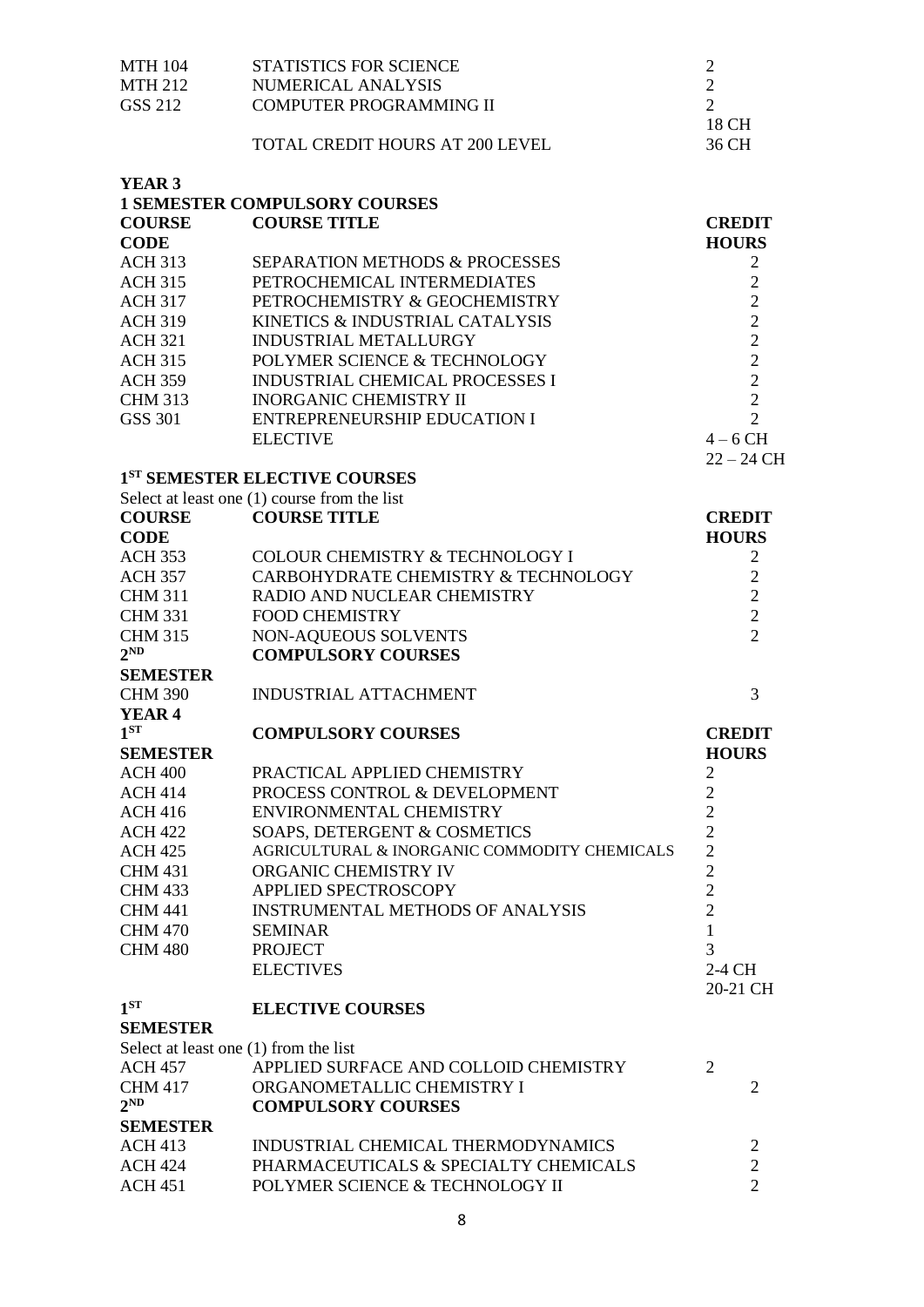| <b>ACH 454</b> | POLYMER SCIENCE & TECHNOLOGY III |                       |
|----------------|----------------------------------|-----------------------|
| <b>ACH 455</b> | FATS, OILS, LUBRICANTS & GREASES | 2                     |
| <b>CHM 442</b> | ANALYTICAL CHEMISTRY III         | 2                     |
| <b>CHM 480</b> | <b>PROJECT</b>                   | 2                     |
| GSS 302        | ENTREPRENEURSHIP EDUCATION II    | $\mathcal{D}_{\cdot}$ |
| <b>MSS 242</b> | PRODUCTION MANAGEMENT            | $\mathcal{D}$         |
|                | <b>ELECTIVES</b>                 | $4-6$ CH              |
|                |                                  | $23 - 24 \text{ CH}$  |
|                | Total credit hours at 400 level  | $42 - 45$ CH          |

## **ELECTIVE COURSES**

**2ND** 

**SEMESTER**

|               | Select two to three $(2-3)$ courses from the list |  |
|---------------|---------------------------------------------------|--|
| ACH453        | COLOUR CHEMISTRY & TECHNOLOGY II                  |  |
| CHM411        | CHEMISTRY OF LANTHANIDES AND                      |  |
|               | <b>ACTINIDES</b>                                  |  |
| CHM414        | ORGANOMETALLIC CHEMISTRY II                       |  |
| CHM416        | SOLID STATE & STRUCTURAL CHEMISTRY                |  |
| <b>CHM428</b> | NANOCHEMISTRYANDNANOTECHNOLOGY                    |  |
| CHM432        | <b>ORGANIC SYNTHESIS</b>                          |  |
|               |                                                   |  |

Project starts from 1st Semester and is completed and examined at the end of the 2nd semester.

## **5.3 COURSE DESCRIPTION FOR B.Sc. APPLIED CHEMISTRY CHM101 GENERAL CHEMISTRY I 3 CH (1st semester)**

*(Offered to College of Medical Sciences, Faculty of Science except Chemistry students, Faculty of Agriculture, Faculty of Education except Education Chemistry students)*

Atoms, molecules and chemical reactions, atomic structure, modern electronic theory of atoms, properties of gases, chemical equilibria, thermochemistry and thermodynamics, chemical kinetics, electrochemistry.

#### **CHM111 FOUNDATIONAL CHEMISTRY 3 CH (1st semester)**

*(Offered to B.Sc. Chemistry, B.Sc. Applied Chemistry, B.Sc. Marine Chemistry and B.Sc. (Ed.) Chemistry students)*

Significant figures, scientific notation and units, stoichiometry, atomic structure, modern electronic theory of atoms, gas laws and molecular theory of gases, ionic equilibria, chemical equilibria, thermochemistry and thermodynamics, chemical kinetics, introduction to electrochemistry.

# **CHM 102 GENERAL CHEMISTRY II 3 CH** (2nd **semester)**

Historical survey of the development and importance of organic chemistry, nomenclature and classes of organic compounds, homologous series, functional groups, isolation and purification of organic compounds, qualitative and quantitative organic chemistry, stereochemistry, determination of structure of organic compounds, electronic theory of organic compounds, saturated hydrocarbons, unsaturated hydrocarbons, periodic table and periodicity, structure of solids, chemistry of metals and non-metals, chemical bonding, intermolecular forces, qualitative analysis, chemical equations and stoichiometry.

# **ACH 201 INTRODUCTION TO INDUSTRIAL CHEMISTRY**

## **2 CH (1st semester)**

The chemical industry; Characteristics of the chemical industry; Industrial chemical processes; Dimensions and dimensionless groups for momentum, heat and mass transfers; Elementary treatment of unit operations-mixing, pumping, filtering, evaporation, distillation, absorption and adsorption. Flow diagrams and reactors.

# **ACH 211 CHEMICAL TRANSPORT PROCESSES**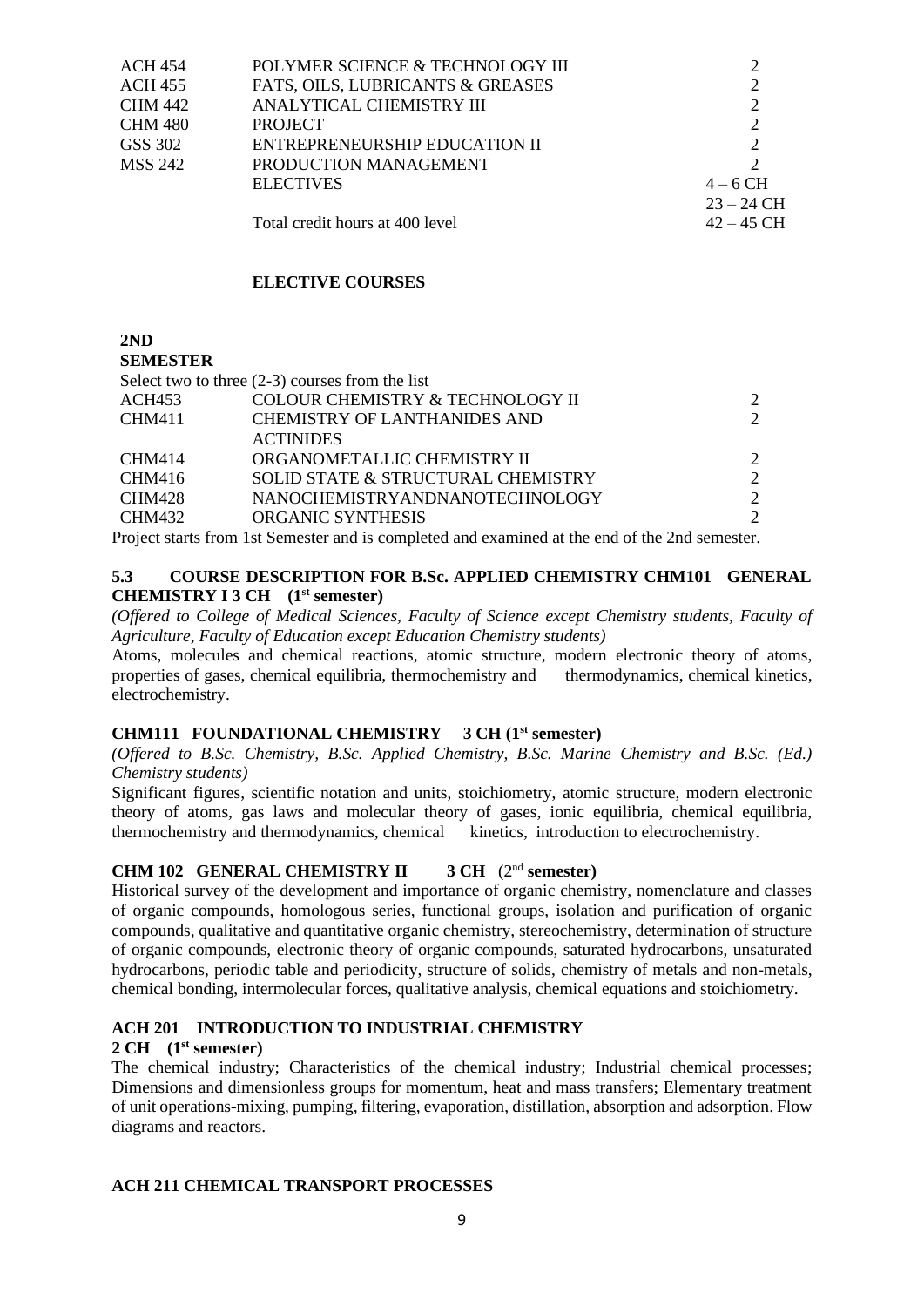## **2 CH (1st semester)**

Types of steady flows, Viscosity distribution in pipes, Flow measurements, Energy requirements in fluid flow, Application of the Total Energy balance equation to fluid flow systems, The total Mechanical-Energy balance equation, Friction losses, Application of the Total Mechanical-Energy equation; Fluid flow equipment-pipes, fittings values and pumps.

# **CHM 211 INORGANIC CHEMISTRY I 2 CH (1st semester)**

Pre-requisite CHM 111

Chemistry of first row transition metals, introduction to co-ordination chemistry including elementary treatment of crystal field theory, elementary introduction to organometallic chemistry, role of metals in biochemical systems.

# **CHM 221 PHYSICAL CHEMISTRY I 2 CH (1st semester)**

## Pre-requisite CHM 111

Kinetic theory of gases, behaviour of real gases, the law of thermodynamics, entropy and free energy, basic electrochemistry. Electrochemical cells and potentials, reversible potentials, applications of reversible potentials.

# **CHM 241 ANALYTICAL CHEMISTRY I 2 CH (1st semester)**

Pre-requisite CHM 111 and CHM 102

Analytical process, types of chemical analysis and steps in chemical analysis, chemical concentrations, preparation of solutions and stoichiometric calculations, safe and ethical handling of chemicals and waste, analytical balances, burettes, volumetric flask, pipette syringes, filtrations, drying and weighing, experimental errors, distributions, quality assurance and calibration methods

# **ACH 212 MATERIAL, ENERGY & HEAT TRANSFER PROCESSES**

## **2 CH (2nd semester)**

Material balance equation, Representation of material flow in a chemical process, Units of material flow and balancing, Techniques in material balancing; Energy balance, Application of energy balance, Nature of heat flow, Heat transfer by conduction, Convection, the practice of heat exchange, Heat exchangers, boiler and furnaces.

# **CHM212 STRUCTURE AND BONDING 2 CH (2nd semester)**

Modern electronic theory of atom, introduction to wave mechanics derivation of Schrodinger's Wave equation, its essential features and application to the electron in hydrogen atom, ionic bonding, crystal lattices, crystal structure and lattice energy, covalent bonding, valence bond theory and molecular orbital theory, shapes of molecules, Lewis structure, resonance structure, valence shell electron pair repulsion (VSEPR) theory, forces between atoms, ions and molecules, dipole-dipole interaction, induced-dipole interaction or the London forces. Metals and metallic bonding, methods of investigating structures.

# **CHM 232 ORGANIC CHEMISTRY II 2 CH (2nd semester)**

## Pre-requisite CHM 102

Stereochemistry, sequence rule - R, S and E. Z notations, dynamic stereochemistry, conformational analysis, factors affecting structure and physical availability of electrons, methane, energy of activation and free radical substitution reaction of alkanes. Functional group chemistry, electrophilic and nucleophilic substitution reactions, aromaticity, addition and elimination reactions

# **CHM 234 ORGANIC CHEMISTRY III 2 CH** (2nd **semester)**

# Pre-requisite CHM 232

Preparation, properties and reactions of alcohols, phenols, ethers, epoxides and amines, carboxylic acids and their derivatives.

# **CHM 242 ANALYTICAL CHEMISTRY II**

#### **2 CH** (2nd **semester)**

General concepts of equilibrium, acid/base equilibrium, pH scale, calculation of pH for Acids/Bases, buffer solutions, Acid/Base titrations, titration of polyprotic acids/mixture of Acids/Bases, kjeldal analysis, gravimetric analysis, unit operations in gravimetric analysis, complexation titrations, complex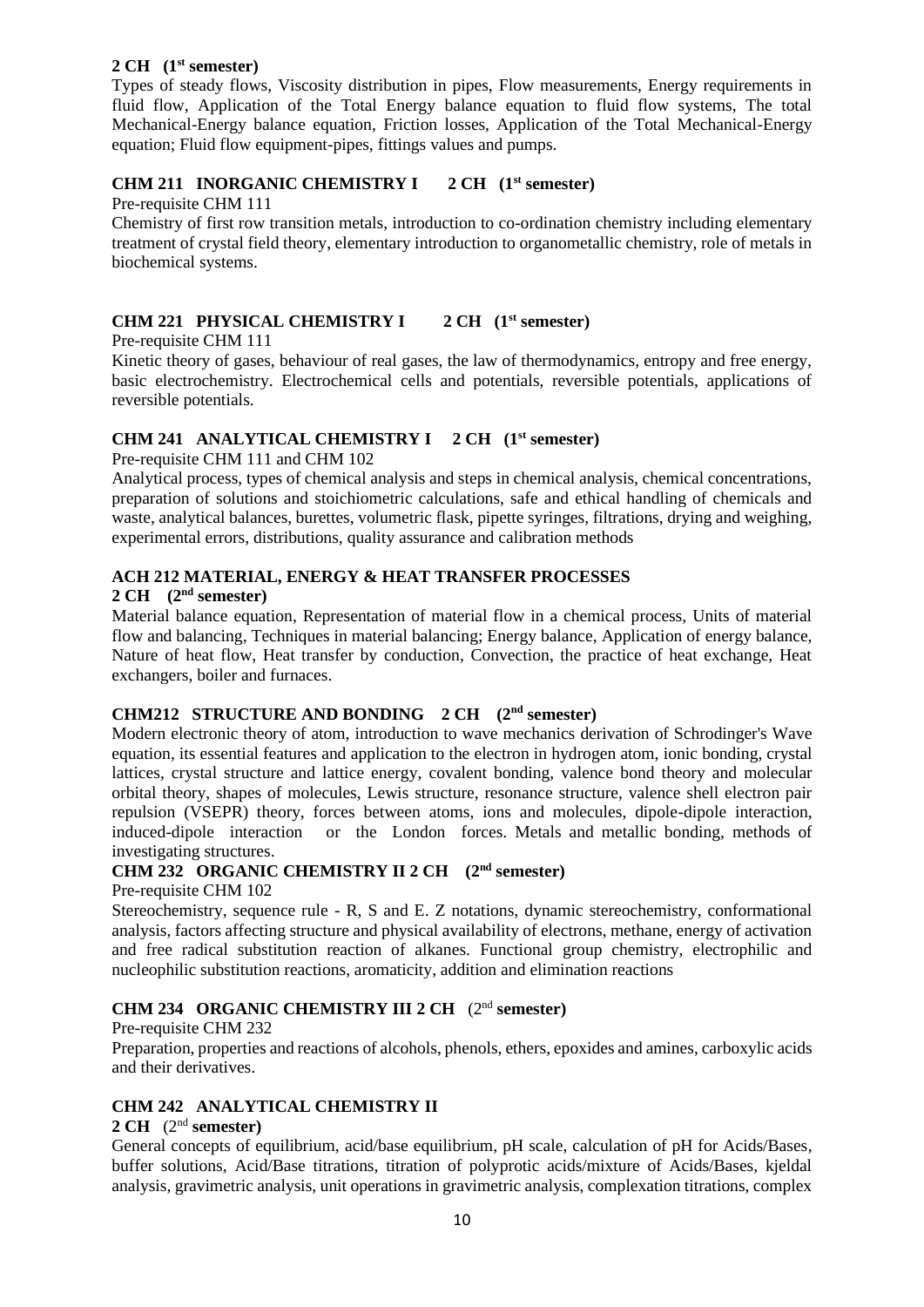formation constants, chelates (EOTA), titration curves, detection of end points (indicators), precipitation reactions and titrations, reduction/oxidation reactions and potentiometric titrations.

## **ACH 313 SEPARATION METHODS & PROCESSES**

## **2CH (1st semester)**

Chromatographic methods, supercritical chromatography, electrophoresis, capillary zone electrophoresis, solvent extractions, counter current distribution, solid-phase extractions, solvent extraction by flow injection analysis, distillation, fractional distillation, atmospheric distillation and recrystallization. Characteristics of separation process phase equilibria separation, Distribution equilibria separation, the separation factor and its relationship to molecular properties; selection of separation process; feasibility, selectivity, separation capacity; product value. Chromatographic methods, supercritical chromatography, electrophoresis, capillary zone electrophoresis, solvent extractions, counter current distribution, solid-phase extraction, solvent extraction by flow injection analysis, distillation, fractional distillation, atmospheric distillation, and recrystallization.

# **ACH 315 PETROCHEMICAL INTERMEDIATES**

## **2CH (1st semester)**

Petrochemical industry feed stock, chemicals from C(1) to C(4) and higher hydrocarbons, synthesis of gas chemicals, polymers from alkenes, petroleum aromatics, synthetic fibers and rubber, plastics, synthetic detergents, petroleum coke and carbon black. Sources of Petrochemical hydrocarbonpetroleum gases, liquefied petroleum gases; straight-run petroleum liquids; crackates, reformates, and hydrocrackets; Ethylene of naphtha, LNG and LPG. C4-olefins from steam-cracking of naphtha. Derivatives of paraffins-hydrogen and carbon monoxide, methanol and formaldehyde; chlorine derivatives; Derivatives of ethylene-polyethylene, linear olefins, vinylmonomers, acetaldehyde and ethanol; ethylene oxide and its derivatives; Derivatives of propylene; polypropylene, propylene oxide and its derivatives, vinyl monomers. Butadiene and its derivatives. Benzene, toluene and the xylenes (BTX) BTX from catalytic reformate; C8 aromatics separation-the xylenes and ethylbenzene; Benzene and its derivatives. Ethylbenzene and its derivatives; phenol and its derivatives; toluene and its derivatives, the xylenes and their derivatives: terephthalie acid as important monomers; paraffin wax.

## **ACH 317 PETROCHEMISTRY & GEOCHEMISTRY**

#### **2 CH (1st Semester)**

Introduction to petroleum geochemistry, petroleum system, origin of organic matter, environment of deposition of organic matter, stages of formation of petroleum, migration/accumulation of petroleum, fate of petroleum in reservoir, source rock evaluation, correlation of petroleum; petroleum in the contemporary energy scene; nature, classification and composition of crude petroleum and natural gases, distribution of petroleum and natural gas resources (the global and Nigerian situations), petroleum technology, survey of refinery products and processes, prospects for the petrochemical industry in Nigeria.

# **ACH 319 KINETIC AND INDUSTRIAL CATALYSIS**

## **2CH (1st semester)**

Experimental data, Rate constants and reactor design; Homogeneous reactions, methods of mass transfer in chemical reaction vessels, Rate expressions, Generation and treatment of rate data; batch reactors, Flow reactors: PFR, CST; selectivity in Flow reactors. Heterogeneous reactions: Heterogeneous catalysts. Reaction rates over porous catalysts. Catalyst preparation and characterization, Catalyst evaluation program: activity and selectivity, stability and strength tests; recovery of unchanged catalyst, Catalyst markets, Catalysis by metals, semiconductors, and insulators; Catalysts for automobile emission control, coordination Catalysts and stereonegular synthesis; Enzymes; shape-selective catalysts; Catalyst of the future.

## **ACH 321 INDUSTRIAL METALLURGY 2 CH (1st semester)**

Inventory of metal ore deposits in Nigeria, Sources of metals, production of metals from ores; iron and steel production processes: The blast furnace, electric arc furnaces, basic oxygen processes. Alloys and their uses, superconductors; Non-ferrous metals.

# **ACH 351 POLYMER SCIENCE AND TECHNOLOGY I**

**2CH (1st semester)**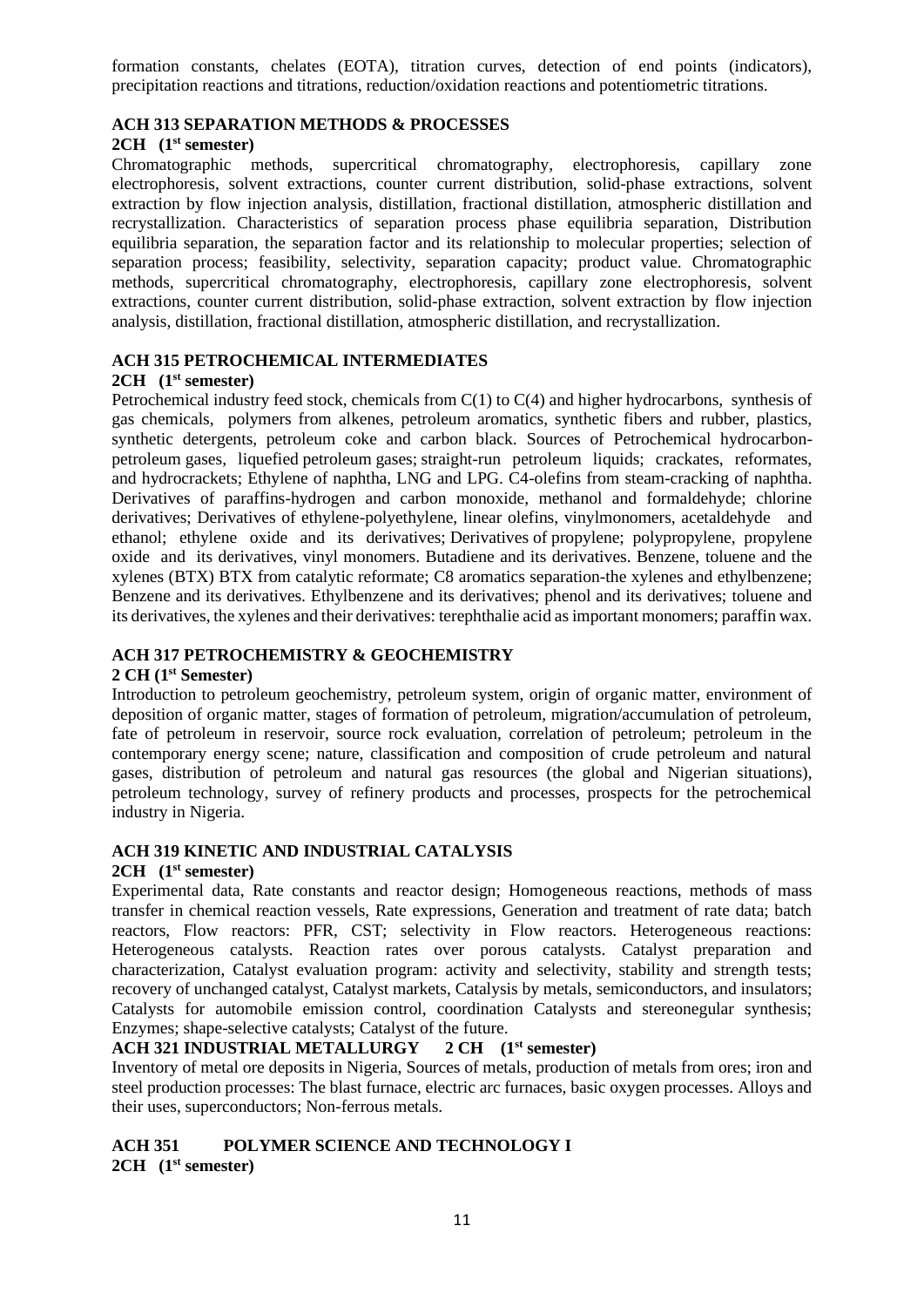Polymer nomenclature, sources of raw materials for polymers, polymerization in details, solubility and solution properties of polymers, structure and properties of polymer, fibre forming polymers. Classification of polymers: based on polymerization mechanism; base on polymer structures; based on thermal properties-thermoplastics and thermosets; polymer structure: copolymers, tacticity, geometric isomerism; Nomenclature of polymers; molecular weight averages; chemical structure and thermal transitions: polymer synthesis: chain and step polymerizations; detailed treatment of step polymerization; polymerization techniques-bulk, solution, suspension and emulsion polymerization; polymerization in supercritical fluids.

# **ACH 353 COLOUR CHEMISTRY & TECHNOLOGY I**

#### **2CH (1st semester)**

Colour and constitution chemistry, properties of dyes and pigments, classification of dyes and fibres, dyeing mechanism, preparation and dyeing of natural and synthetic fibres, colour fastness properties, quality control procedures and colouration industry.

# **ACH 357 CARBOHYDRATE CHEMISTRY & TECHNOLOGY**

#### **2CH (1st semester)**

Classification, structure and nomenclature, Monosaccharides and Dissacharides, general reactions, preparations and reaction mechanism, configurations, epimerization, polysaccharides, derivatives of starch cellulose and starch dextrin, industrial uses of starch and cellulose.

## **ACH 359 INDUSTRIAL CHEMICAL PROCESSES I**

#### **2CH (1st semester)**

Survey of Nigeria's industry and their raw materials requirements, Mineral Chemistry; fossils and their uses, plant and animal sources of raw materials, nuclear, solar and hydrodynamic sources of energy, production of primary intermediates and synthesis of industrial organic chemicals, polymers, adhesives, dyes, explosives, insecticides, pesticides, herbicides, flavoring agents and pharmaceuticals, fermentation processes, potentials and applications of locally available raw materials as industrial feedstock.

## **CHM 311 RADIO AND NUCLEAR CHEMISTRY**

#### **2CH (1st semester)**

Natural radioactivity, fusion, decay processes, nature of radiation, nuclear models, energetics of nuclear reactions, principles and measurements of radioactivity, applications of radioactivity, radiation hazards.

## **CHM 313 INORGANIC CHEMISTRY II 2 CH (1- semester) Pre-requisite CHM 211**

Hydrogen: electronic structure, bonding and genera, properties; Comparative chemistry of the following elements (a) Ga, In, Tl, (b) Ge, Se, Pb (c) As, Sb, Bi, (d) Se, Te, Po; Comparative study of group 1(1A) and group 2(IIA) elements; comparative chemistry of elements d-block substance, theories of coordinating bond.

#### **CHM 331 FOOD CHEMISTRY 2 CH (1st semester)**

Components of food, vitamins, additives, adultrants, chemistry and microbiology of food process and control, food preservative and spoilage, processing and preservative of local food stuff, shelf life study of food, kinetic of deteronetive reactions in food.

#### **CHM 315 NON-AQUEOUS SOLVENTS**

## **2CH (1st semester)**

Classification and general characteristics, solute-solvent interaction, protonic solvents liquid halides, dinitrogen tetraoxide, sulphur dioxide.

#### **CHM 390 INDUSTRIAL ATTACHMENT 2 CH (1st semester)**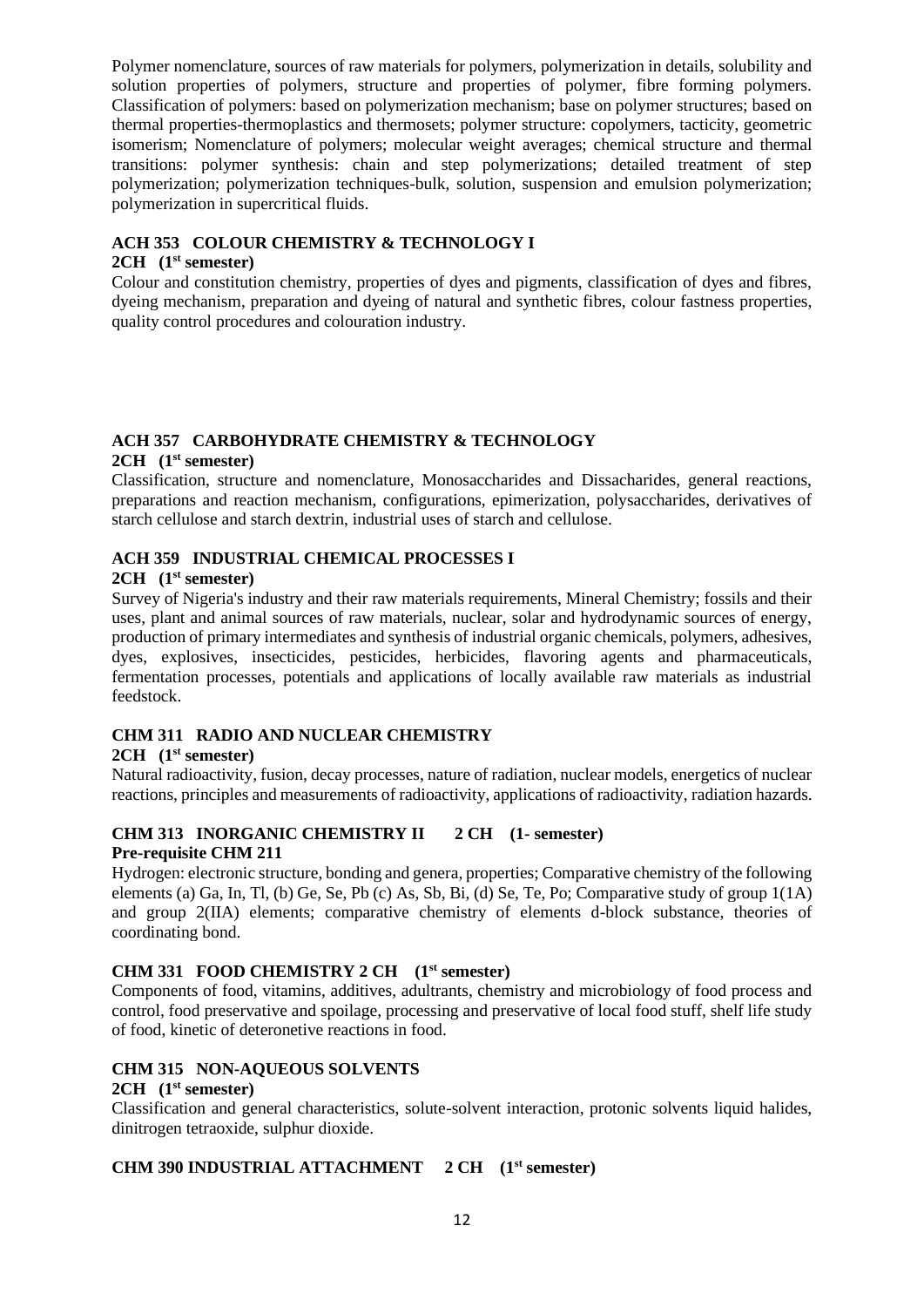Industrial Attachment is compulsory for all students in Applied Chemistry programme. Third year students are expected to proceed on a six-month attachment in any industrial establishment of their choice immediately after the second semester examinations. Prior to this, students should collect a letter of introduction from the Head of Department at the end of the first semester of 3<sup>rd</sup> year, which they should attach to their applications to the establishments they expect to serve to facilitate their consideration by the organization concerned. They should liaise with Departmental IT Coordinator for necessary guidance. Each student is expected to make a presentation on return from their IT of their activities during their attachment and to submit a written report at the end of the exercise to the coordinator through his/her Departmental supervisor.

## **ACH 400 PRACTICAL APPLIED CHEMISTRY**

## **2CH (1st semester)**

Extraction of Natural dyes and dyeing of fabrics synthesis of dyes via diazotization and dyeing of cotton fabrics, Production of pomades, soap, detergent and bleach; determination of acid, free fatty acid and saponication values of fats and oil, preparation of lime from limestone. Any other experiments are subject to availability of raw materials and equipments. Preparation of urea-formaldehyde and phenolformaldehyde resins and their adhesive and plastic properties, step and chain polymerizations, metallic soap driers, emulsion and oil paints; tensile strength, creep flow and related properties of plastics, identification of plastics; inks, insecticides and herbicides, biodiesel other experiments are dependent on availability of materials and equipments.

# **ACH 414 PROCESS CONTROL AND DEVELOPMENT**

## **2 CH (1st semester)**

Automation of -a process; instruments used to achieve control: Temperature measurement, flow measurement, pressure measurement, liquid level measurement; The controller: on-off control; proportional control, Rate control, the control value; Computer control. Developing the process: Envisioning the process, verifying the reaction, studying the reaction, defining the process, screening variables, optimizing condition; rate of the reaction and reactor design. A case study of urea synthesis.

## **ACH 416 ENVIRONMENTAL CHEMISTRY 2 CH (1st semester)**

Concepts of elementary cycles, characteristics of the atmosphere. Sources, types and effects of environmental pollution. Waste water treatment, composition of domestic wastes, water chemistry and analysis, chemical and physical instrumentation in environmental sciences. Sustainability: Energy sources; wind power, wave power, solar power, photovoltaic cells, artificial photosynthesis; methane hydrate, the hydrogen economy; pollution: the ozone layer; global warning, Trace chemicals - pesticides and non-pesticide lipophiles; Air pollution: sulphur "dioxide and particulates, automobile exhaust envisions; water treatment; solid wastes and their treatments; petrochemical industry waste. Green chemistry: Decline in acetylene chemistry, replacement of phosgene, nylon; liquid and supercritical carbon dioxide and water, ionic liquids, photocatalyis, genetic manipulation. Concepts of elementary cycles, characteristics of the atmosphere. Sources, types and effects of environmental pollution. Waste water treatment, composition of domestic wastes, water chemistry and analysis, chemical and physical instrumentation in environmental sciences.

# **ACH 422 SOAPS, DETERGENTS AND COSMETICS**

#### **2 CH (1st semester)**

Saponification process, soft, liquid, hard, and metallic soaps; sources of vegetable and animal fats and oils for soap production; Detergents production process; Cationics, anionics and nonionics detergents; soap and detergents additives; Cosmetics formulation processes-  $\epsilon$  of hair and skin; Classes of Cosmetics; natural and synthesis agents used as toners in creams; shampoos.

## **ACH 425 AGRICULTURAL & INORGANIC COMMODITY CHEMICALS 2 CH (1st semester)**

Inorganic fertilizers; organic fertilizers; soil treatment agents-classification, synthesis and functions of insecticides, herbicides selectivity; fungicides, Plant growth regulations; fumigants. Manufacture, processing and uses of bulk volume inorganic commodity chemicals sulphuric acid and its derivatives, chlorine manufacture, the Solvay process; synthesis gas processes; ammonia, the Haber-Bosch process. Derivatives of ammonia: nitric acid, ammonium nitrate, ammonium phosphate,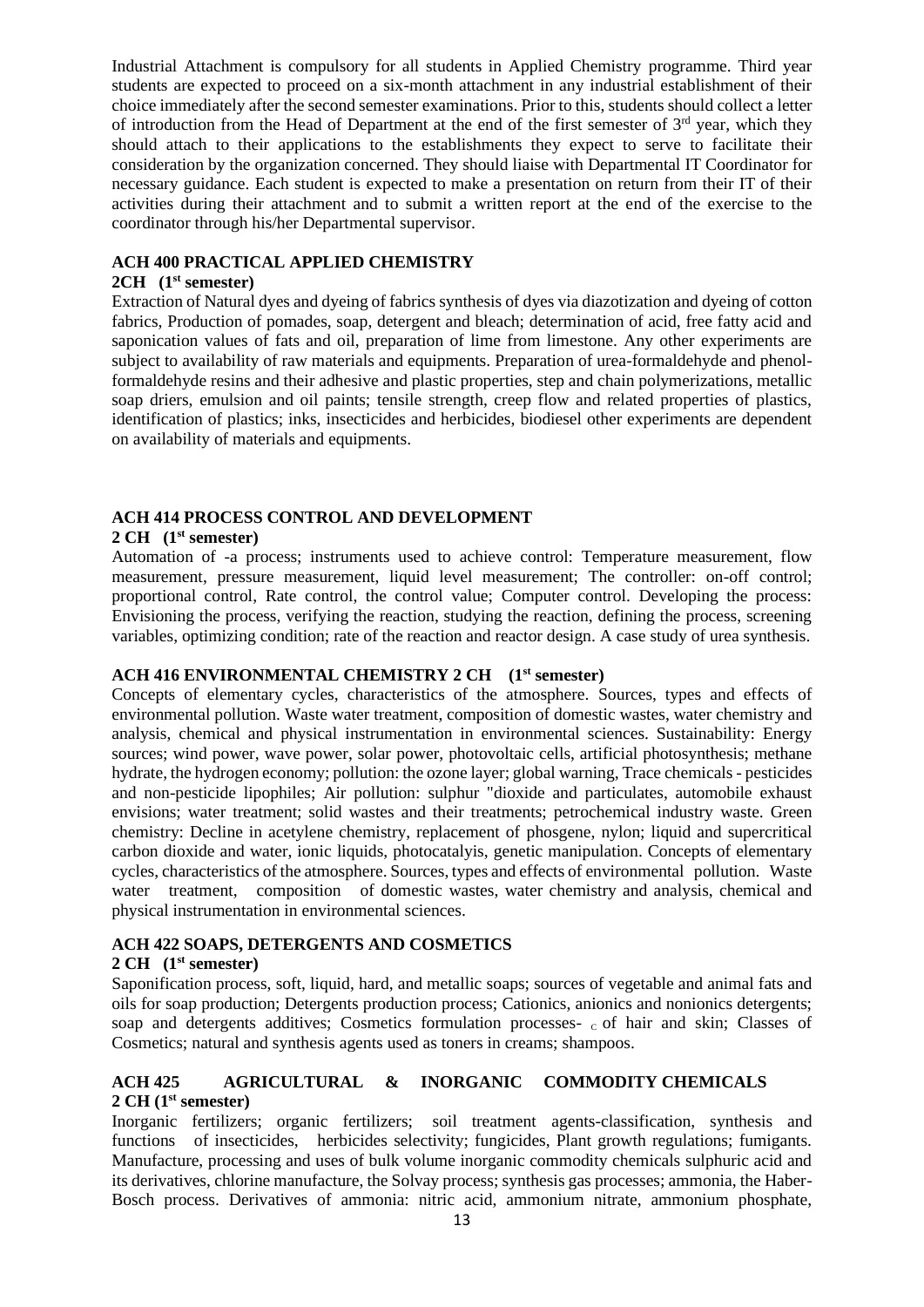ammonium sulphate, potassium nitrate, urea, ethanol amines ; Lime, oxygen, titanium dioxide, carbon black, sodium tripolyphosphate, among others.

# **ACH 457 APPLIED SURFACE AND COLLOID CHEMISTRY**

#### **2CH (1st semester)**

Some general principles relating to surfaces, electrical potentials, attractive forces, solid gas interface and liquid interface, definition of colloid and history of colloid development, types of colloid, polymers, proteins, gels, association colloid, detergency.

## **CHM 417 ORGANOMETALLIC CHEMISTRY I**

## **2CH (1st semester)**

Classification of organometallic compounds, preparation, structure and reactions including abnormal behaviour of organometallic compounds, synthetic utility of organometallics generation, detection of free radicals, organometallic compounds (main group organometallic chemistry).

#### **CHM 431 ORGANIC CHEMISTRY IV**

# **2 CH (1st semester)**

#### Pre-requisite CHM 331

Polynuclear aromatic hydrocarbons and alicyclic chemistry, polyfunctional compounds, heterocyclic chemistry (three-six membered ring compounds with N, 0 or S heteroatom.

## **CHM 433 APPLIED SPECTROSCOPY**

#### **2 CH (1st semester)**

Principle and applications of UV, IR, NMR and Mass spectroscopy to the determination and elucidation of structure of organic compounds.

## **CHM 441 INSTRUMENTAL METHODS OF ANALYSIS**

#### **2CH (1st semester)**

Absorption of electromagnetic radiation, Beers & Lambert Laws, atomic absorption spectroscopy, emission spectroscopy, magnetic resonance spectroscopy, ultraviolet-visible spectroscopy, infra-red spectroscopy, electron spin resonance spectroscopy.

#### **CHM 470 SEMINAR**

#### **1 CH (1st semester)**

Students are assigned topics and supervisors at the end of the first semester of their  $3<sup>rd</sup>$  year. The seminar consists of written Reports with substantial literature review and oral presentation. Seminar topics should have some relationships with applications. Students should consult the Departmental Seminar Coordinator for more information,

#### **CHM 480 PROJECT**

#### **6 CH (1st & 2nd Semester)**

Project is a two-semester course. Students are assigned project supervisors at the end of their  $3<sup>rd</sup>$  year. They are expected to begin their projects from the first semester of their fourth year and be examined at the end of the second semester. The project consists of extensive literature review, laboratory work, and oral examination of the finished project by an external Examiner. Project topics should be in relevant areas of Applied Chemistry.

## **ACH 413 INDUSTRIAL CHEMICAL THERMODYNAMICS**

## **2 CH (2nd semester)**

Thermodynamics systems, system, boundary and surroundings, open system, isolated system, adbiotic system, homogeneous system, heterogeneous system; Thermodynamic equilibrium: thermal equilibrium, mechanical equilibrium chemical equilibrium; differences between thermodynamics and heat transfer; thermodynamics and industrial processes.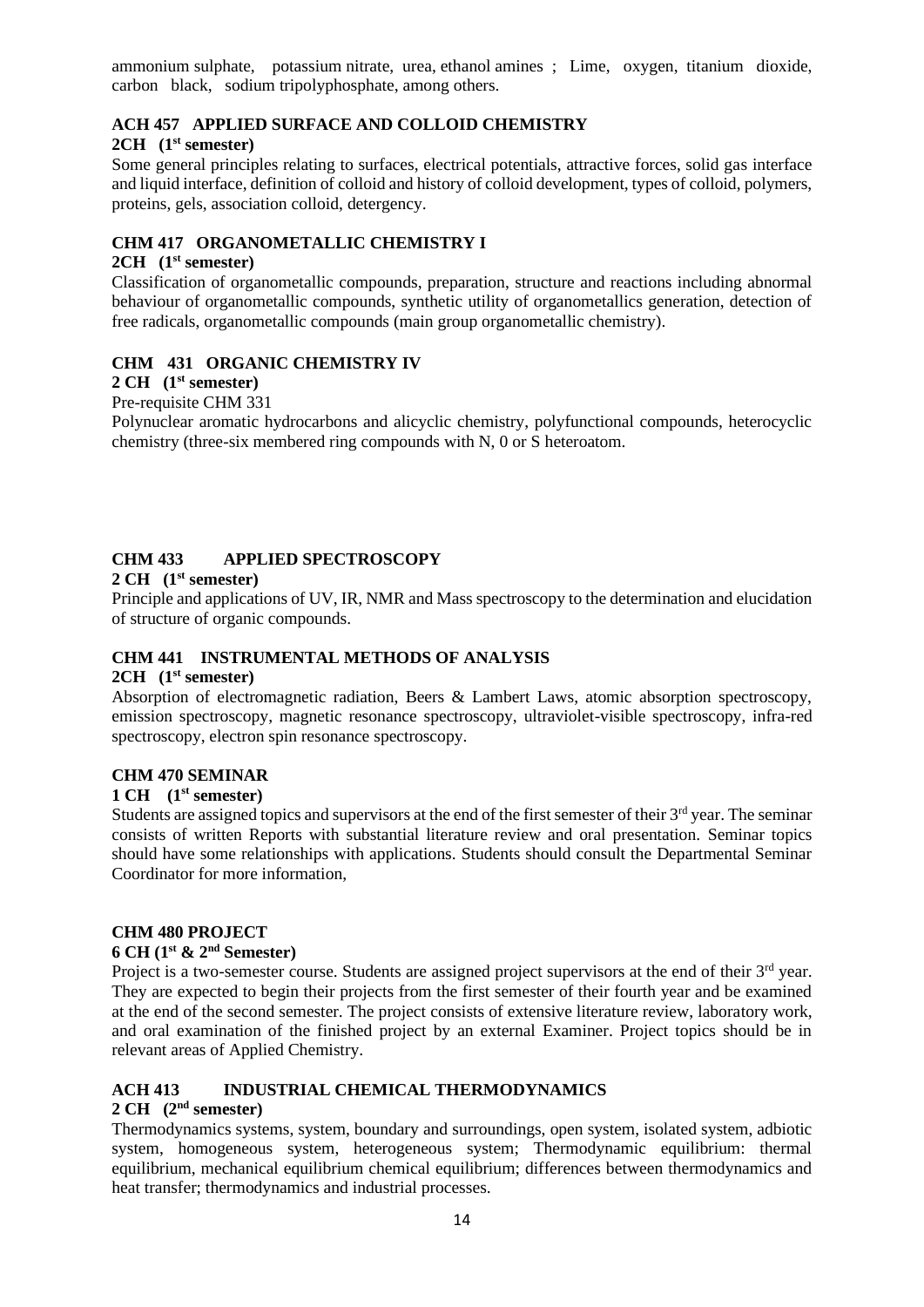#### **ACH 424 PHARMACEUTICALS AND SPECIALTY CHEMICALS**

#### $2 \text{ CH}$  ( $2^{\text{nd}}$  semester)

The Nigerian Pharmaceutical industry, manufacturers of Pharmaceutical, Nomenclature of Pharmaceutical compounds; factors affecting degradation and expiration date of pharmaceuticals. Structures, synthesis and properties of selected pharmaceutical compounds: analgesics, Antiinflammatory agents, psychotropics, anticonfulsants, hypnotics, (3-lactam antibiotics, antimalarials, pndrogens, estrogens, cortisone and its derivatives; The Nigeria herbal industry. Disinfectants and antiseptics-phenol and its derivatives; specialty chemicals-essential oils, flavourings agents and enhancers.

# **ACH 451 POLYMER SCIENCE AND TECHNOLOGY II**

#### **2 CH (2nd semester)**

Polymerization mechanisms, detailed treatment of addition polymerization, sterospecific ploymerization, copolymerization, phase system for polymerization industrially important thermoplastic and thermosetting polymers, polyurethanes, rubber elasticity, mechanical properties of polymers, analysis and testing of polymers, degradation of polymers. Polymerization of vinyl monomers, Free radical Polymerization and Copolymerization; ionic Polymerization and Copolymerization; Coordination Polymerization: Ziegler-Natta, matallocene Catalysts; for stereoselective Polymerization; Living Polymers; Dendrimers; Chemical Modification of Polymers and polymer derivatives. Polymer additives, solutions, and degradation Biopolymers.

## **ACH 453 COLOUR CHEMISTRY AND TECHNOLOGY II**

## 2 CH (2nd **semester)**

The chemistry and Theory of dyeing. Chemistry and application of reactive dyes. Preparation and dyeing of man-made fibers. Dyeing machineries, printing, colouring matters for food drugs and cosmetics. Dyes used in paper industry and colour photography.

## **ACH 454 POLYMER SCIENCE & TECHNOLOGY III**

#### **2 CH** (2nd **semester)**

Components of Plastics; Advantages of plastics over iron and steel, glass and clay; high volume uses of plastics- automobile, aerospace, packaging, household, electronics, foodwares, watercrafts and health-care construction, sector production of plastics polyethylenes, polyprophlene, polyvinyl chloride, polystyrene and copolymers, polyacatals; urea formaldehyde, epoxys phynolformaldehyde, melarnine formaldehyde, polyurethanes, polyesters. Mechanical properties of plastics, identification of plastics, moulding of plastics -injection, extrusion, compression, casting, dip coating, blow moulding, fibres, sources of fibers, major classes of fibers calculation, wool istactic potyprophlene, polyesfers, polyamides (nylons), polyacrylonictrile, polyurethanes, chemical modification of wool and catton, the spinneret and yarn production; and products of fibres; carbon fibres. Elastomers; diene elastomers: Polyisoprene, polychloroprene; Nondiene elastomers: polyisobutylene, polysiloxanes, polyurepanes; BBS, SBr; fluoroeleastomers; vulcanization. Surface coatings: Binders pigments extenders, and solvents; emulsion paints; paints additives- aikyd resins, drivers. Adhesive, natural and synthetic adhesives; thermoplastic adhesives; thermoset adhesives, specialty adhesives

# **ACH 455 FATS, OILS, LUBRICANTS & GREASES**

#### **2 CH (2nd semester)**

Sources of fats and oils, physical and chemical properties of fats and oils, waxes, analysis of fats and oils, quality control, industrial uses of fats and oils, the vegetable oils and margarine industries, the paint industry, the cosmetic industry, soaps and detergents, fats and oil as sources of organic chemical intermediates. Sources of fats and oils, physical and chemical properties of fats and oils; Waxes; Quality and industrial parameters of fats and oils; Industrial Applications of fats and oils: The vegetable oils and margarine industries; Surface coatings cosmetics; soaps and detergents. Fats and oils as sources of organic chemical intermediates. Lubricating oil properties; theory of lubrication; viscosity index improvers, pour point depressant, detergent-dispersants, lubrication improvers, anti-foam agents, oxidation inhibitors; synthetic lubricants. Classification of greases, components of grease, characteristic properties of grease and their measurements; fundamentals of grease manufacture; current trends in lubrication greases.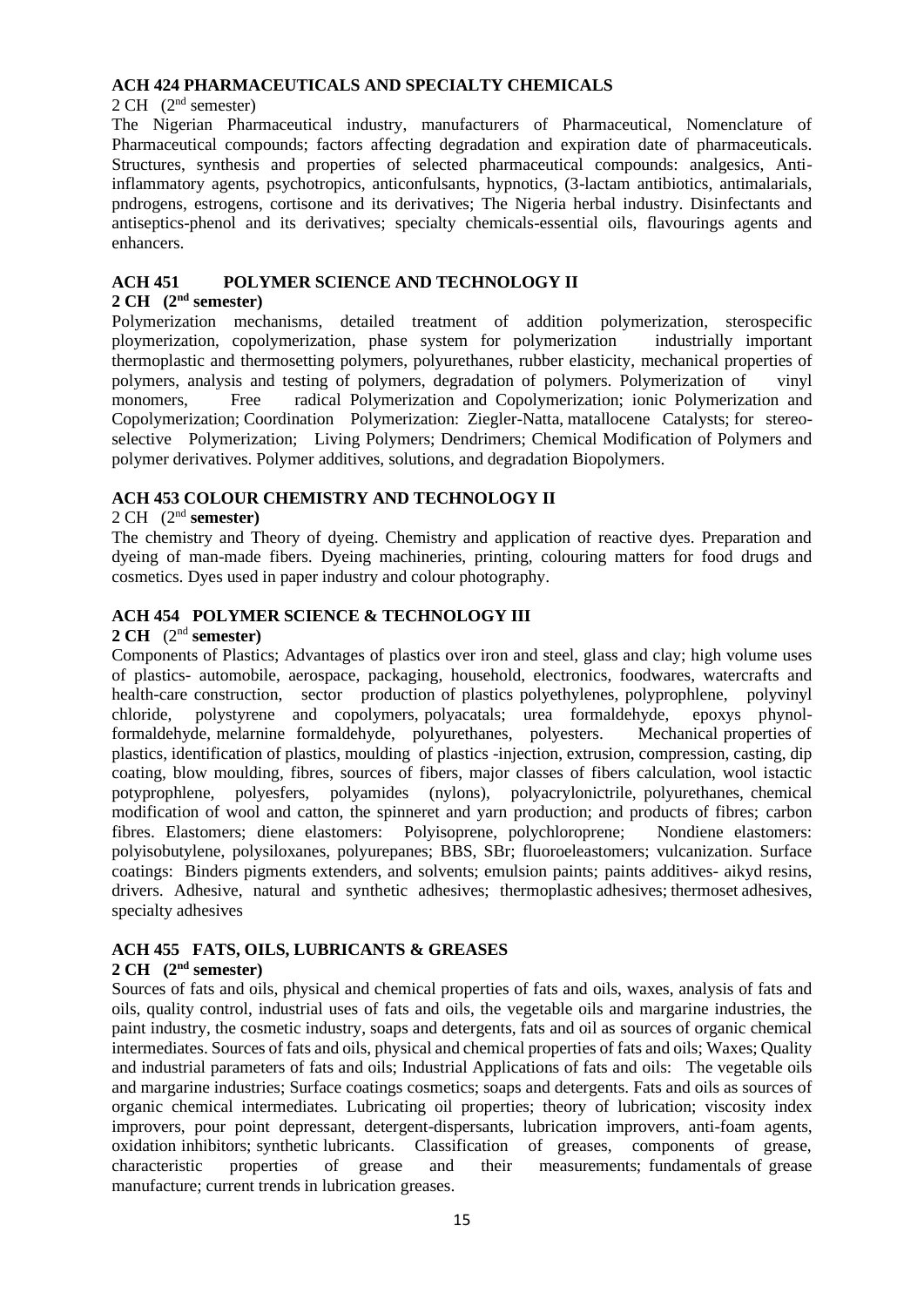# **CHM 414 ORGANOMETALLIC CHEMISTRY II**

## **2 CH (2nd semester)**

Introduction to organometallic compounds of the transition elements, classification of ligands, electron rule, bonding, preparation of organo-transition metal compounds, reactions and structures of organometallic compounds of transition elements, the chemistry of ferrocene and related compounds, the role of organometallic compounds in some catalytic reactions.

## **CHM 416 SOLID STATE & STRUCTURAL CHEMISTRY**

## **2 CH (2nd semester)**

Classification of solids, preparation methods, characterization of solids, structure of solids phase transition, defects in solids and non-stoichiometry, diffusion in solids, structure-property correlation, magnetic and electrical properties, dielectric properties, superconductivity, ionic conductivity, reactivity of solids.

# **CHM 428 NANOCHEM.STRY & NANOTEC^OLOGY**

Basic definition of nanochemistry and nanotechnology materials behaviour at dimension, methods of preparing nano-scale materials and the design, fabrication and testing of nano-devices. Emphasis in this subject in nanoscience and how the basic studies in chemistry, physics and materials provide the basics for understanding the current research in nanotechnology.

## **CHM432 ORGANIC SYNTHESIS**

## **2 CH (2nd semester)**

Pre-requisite CHM 331 and CHM 431

Critical review of important reaction reagents, methods including the mechanisms, applications in the synthesis of important and complex organic compounds.

# **CHM 442 ANALYTICAL CHEMISTRY III**

#### **2 CH (2nd semester)**

Electrogravimetry, polarometry and voltametric methods, coulometry, coulometric titration, potentiometric titration, thermogravimetry, differential thermal analysis, differential scanning calorimetry, Neutron Activation Analysis (NAA), isotope dilution analysis, radiometric titration, refractometry and interferometry, polarimetry, molecular fluorescence.

#### **6.0 ACADEMIC REGULATIONS**

#### **6.1 ADMISSION REQUIREMENTS**

There are three modes of admission into the undergraduate degree programme of the department.

- a) **Direct entry:** A candidate can enter into our three-year degree programme by direct entry. The minimum direct entry requirements are passes in at least two of the following subjects at Advance level or its equivalent: Chemistry, Physics, English Language and Mathematics in addition to SSCE/GCE O/L pass at credit level in Chemistry, English Language, Mathematics and any other two science subjects.
- b) **UTME:** The UTME candidates are admitted into our four-year degree programme. The UTME entry requirement are passes in SSCE/GCE/0/L in five subjects at credit level which should include Chemistry, English Language, Mathematics, Physics and Biology.
- c) **Pre-degree:** The third mode of admission is through the degree programme. Candidates who have successful through the University of Calabar Pre-degree Science Programme may also be admitted into the Department in addition, qualified pre-degree candidates must haw SSCE/GCE/0/L in five subjects at credit level which should include Chemistry, English Language, Mathematics Physics and Biology.

# **6.2 COURSE SYSTEM**

The Department operates a course system on semester basis. Each semester normally last for about 18 weeks. The different courses are weighed according to their credit hours. A credit hour may be regarded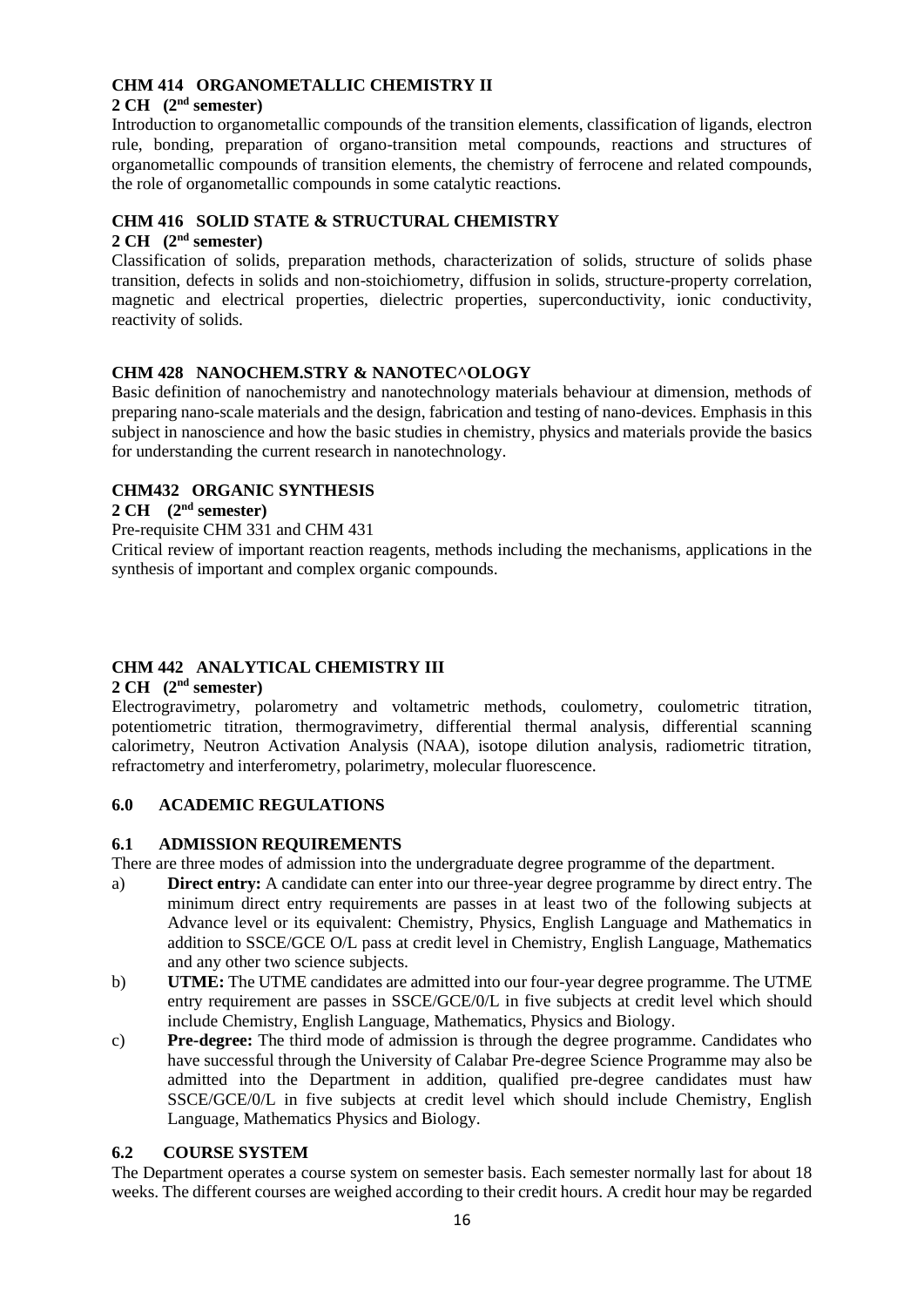as a series of one-hour lectures or three-hour practical classes a week for a period of semester or an equivalent of this amount of contact hour. The courses are divided into compulsory courses and electives. The compulsory courses are those which every student must take before graduation. The electives are optional courses which the candidate may take on the advice of the class adviser/Head of Department.

There is no provision for repeating a particular year of study in the course system. A student is therefore allowed to repeat only the failed courses. The maximum period allowed for the three and four year degree programme is five and six years respectively.

## **6.3 REGISTRATION**

A student shall be required at the beginning of each semester to register for all the courses, which he intends to offer during the semester. A student may be considered to be duly registered if he submits his registration card to the Department and Faculty within the stipulated period for registration. Note that a student is only duly registered for a Chemistry course upon the submission of the class admit card to the course lecturer/coordinator. The maximum academic load allowed per semester is 24 credit hours.

A student should register for all repeat courses (i.e. previously failed courses) and carry-over courses before registering for new courses for the semester subject to a maximum 24 credit hours. A student is allowed only three chances to pass a particular course after which he/she carries an F grade in that course if he/she fails it the third time.

A student will be credited with any new grade earned in a repeat course provided all the previous attempts (i.e. F grades) are used in calculating the cumulative grade point average (CGPA)

# **6.4 CONDUCT OF EXAMINATION**

#### **Assessment**

The assessment of students may be of two types; the continuous assessment and the conventional end of the course examination. The students may be given tests, take-home assignments or be asked to perform practicals. The scores from all these exercises are normally recorded and may constitute part of the final grade for the course. Assessment carries 30% mark.

#### **Admission to an Examination**

A student shall normally be admitted to an examination only when he/she has duly registered for the course, attended a minimum of 75% of the lectures and paid the prescribed fees. It is the responsibility of the student to ascertain the venue, date and time of an examination.

A student is expected to come to the examination hall with his/her own writing materials except the answer booklet or sheet which should be provided by the Department at the examination venue. There will be no borrowing or exchange of calculators or any other materials during an examination.

A student shall be admitted into the examination hall up to 30 minutes after the start of the examination but he/she shall not be granted extra time. If a student arrives at the examination venue later than 30 minutes after the start of the examination, the invigilator may at his discretion admit him/her into the examination hall if satisfied that the student has a good reason for his/her lateness.

The invigilator shall present a written report of the circumstances to the chief examiner (i.e. the Head of Department) through the examination officer who shall inform the Departmental **Board of**  Examiners, which shall decide whether to accept or reject the student's script.

## **Conduct During an Examination**

It is mandatory that every student produces his/her identity card and unmutilated fee clearance card on entry to the examination hall. These should be prominently displayed on the desk/table throughout the examination for inspection by the invigilator. Each student is expected to sign the attendance register, as evidence of participation in the examination, before leaving the examination hall.

A student can only leave the examination hall during the course of an examination with the permission of the invigilator. Any student who leaves the examination hall without permission shall not be readmitted into the hall. The invigilator is expected to make a written report on such a candidate. No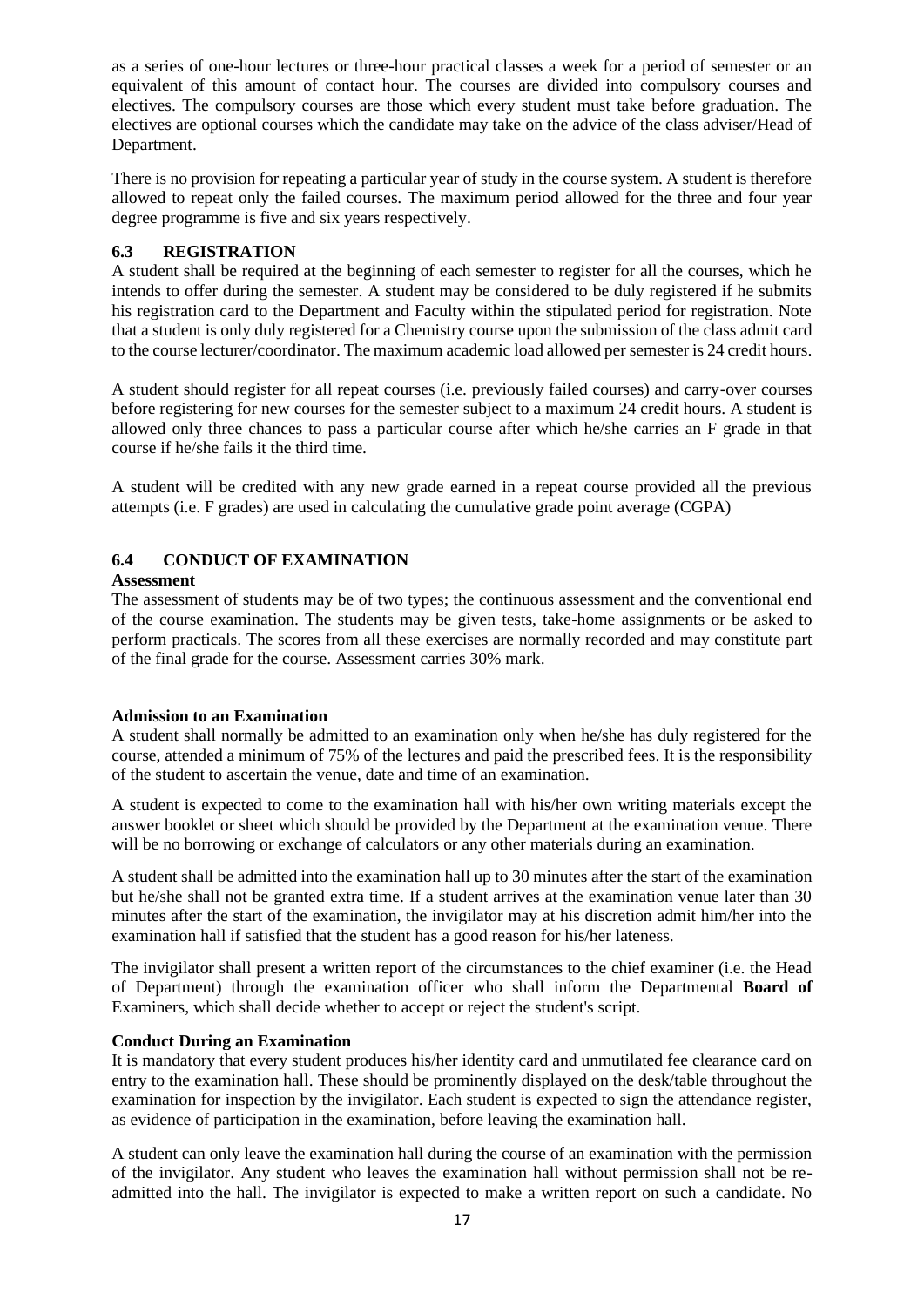student shall be allowed to leave the examination hall within the first hour of an examination except in cases of emergency.

Noise making is prohibited in the examination hall. No student shall therefore make any type of noise or cause any disturbance during an examination. No student shall communicate with any other student or commit any form of misconduct. All bags, textbooks, notebooks etc. should not be brought into the examination hall. Examination carries 70% mark.

# **6.5 EXAMINATION MISCONDUCT**

There are different forms of examination misconduct. These can be categorized into two main groups.

## **Category A: Misconduct Involving Students**

- a) Copying from another student or a student permitting some other person(s) to copy his/her work.
- b) Copying from another student without his/her knowledge.
- c) Coming into the examination hall with notebooks, textbooks etc. or being in possession of such materials in the hall while the examination is in progress.
- d) Impersonation or use of 'mercenary' for examinations.
- e) Smuggling question paper(s) and/or answers booklets/sheets out of or into the examination hall.
- f) Preparation and use of extraneous materials.
- g) Coming into the examination hall with write ups on any part of the body, money, dresses or other materials,
- h) Reading of notebooks/handouts/textbooks etc. outside the venue and during the examination (on the pretext of going to the toilet),
- i) Evidence of pre-knowledge of examination question or purchasing of examination question paper(s).
- j) Failure to submit answer script after the examination
- k) Causing any sort of disturbance during the examination.
- i) Plagiarism

## **Category B: Misconduct involving staff**

- a) Direct or indirect leakage of examination question to students.
- b) Helping students to answer questions during an examination.
- c) Change of marks by a course lecturer in order to pass or victimize a student.
- d) Allowing or aiding a student to substitute freshly prepared answer scripts for the ones used during an examination.
- e) Conscious alteration of grades/raw scores by an examination officer, typist, Head of Department etc. in order to "help" or victimize a student.
- f) Initiating or requesting for correction of an approved result/grade based on false claims.
- g) Withholding or destruction of script or grade in order to enable a student qualify for a supplementary (special) examination.
- h) Writing of a thesis or project report for a student by an academic staff.
- i) Lecturers aiding and abetting plagiarism.

Any form of examination misconduct should be reported immediately in writing to the Head of Department (through the examination officer) for necessary action. It is also necessary for an invigilator to collect a written statement from any student involved in an examination misconduct before he/she leaves the hall.

Examination misconduct is a very serious offence and a student found guilty of the offence may be expelled from the University. Students are therefore advised in their own interest to attend their lectures regularly and work hard for their examination in order to avoid the temptation of involving in an examination misconduct. Any case of examination misconduct is reported in writing by the invigilator or coordinator by completing an Examination Misconduct Reporting Form. The form, the student's examination script and exhibit(s) are then handed over to the Head of the Department for onward forwarding to the Senate Examination Misconduct Committee. The committee investigates the examination misconduct cases and reports to the Senate, which takes the final decision and pronounces the punishment for those found guilty of the offence.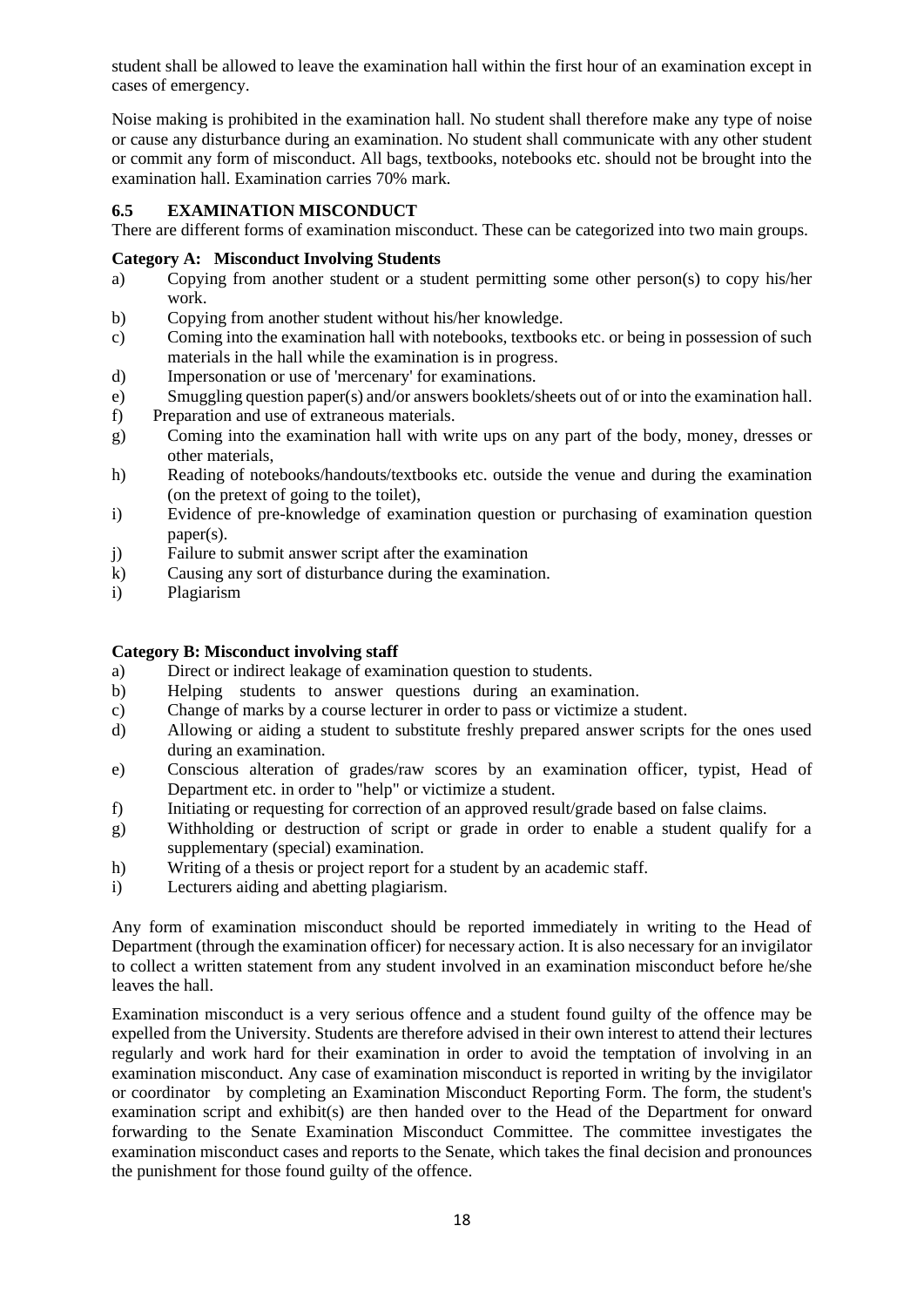Although sexual harassment is not synonymous with examination misconduct, both of them commonly take place simultaneously. This is because the harassment may lead to biased assessment of student's scripts in an attempt to give an undue favour or victimize the student. The University views this issue very seriously and has in very recent past set up a "Sexual Harassment Committee" to handle all reported cases of sexual harassment on campus. Students should know that they have a right to say No and should report such cases to the University authority. On the other hand students should also not harass their lecturers sexually.

# **7.0 EXAMINATION RESULTS**

Examination results are published after each semester as soon as they are approved by the Senate. It is only the University Senate that has the power to approve results. The Vice-Chancellor can however, as the Chairman of the Senate, give executive approval on behalf of the Senate if such result has been recommended by both the Department and Faculty. Such an executively approved result still has to be presented by the Vice-Chancellor to the Senate for ratification. Only approved results are published.

# **7.1 GRADING SYSTEM**

The following grading system is in operation;

| $\sigma$ $\sigma$ $\sim$<br><b>Mark</b> | Letter grade | <b>Grade point</b> | <b>Description</b> |
|-----------------------------------------|--------------|--------------------|--------------------|
| $70 - 100\%$                            | А            | 5.00               | Excellent          |
| $60 - 69%$                              | B            | 4.00               | Very good          |
| $59 - 59%$                              |              | 3.00               | Good               |
| $45 - 49%$                              |              | 2.00               | Pass               |
| $40 - 44%$                              | E            | 1.00               | Fair               |
| $0 - 39%$                               | F            | 0.00               | Fail               |

A student shall pass an examination if he/she scores a grade of E (1.00 point) or above. A student who absents himself/herself from an examination for a course which he has dully registered without a reason acceptable to the Senate should earn an "F" grade for the examination.

| <b>Mark</b>  | Letter grade | <b>Grade point</b> | <b>Description</b> |
|--------------|--------------|--------------------|--------------------|
| $70 - 100\%$ |              | $3.4 - 400$        | Excellent          |
| $60 - 69\%$  |              | $3.00 - 3.49$      | Very good          |
| $59 - 59\%$  |              | $2.00 - 2.99$      | Good               |
| $45 - 49\%$  |              | $1.00 - 1.99$      | Pass               |
| $40 - 44\%$  | E            | $0.00\,$           | Fail               |

#### **Grading system with effect from 2017/2018 academic session**

A student shall pass an examination if he/she scores a grade of D (1.00 point) or above. A student who absents himself/herself from an examination for a course which he has dully registered without a reason acceptable to the Senate should earn an "F" grade for the examination.

#### **7.2 SUPPLEMENTARY EXAMINATION**

A supplementary examination can only be granted by the University Senate if a candidate misses an examination for a reason acceptable to the Senate. The main reason acceptable to the Senate is very serious sickness. This has to be reported immediately by writing to the Vice-Chancellor/Chairman of Senate through the Dean and through the Head of Department and must be supported with a medical report. It is expected that students on campus, should report to the University Health Centre for treatment. The medical report should therefore normally originate from the Health Centre. However, for some special and emergency cases, medical report from outside the University Health Centre may be submitted. In such a case the student has to report the case to the Director of University Health Services who will review the case. The Director may endorse the medical report if convinced of its authenticity. Any outside medical report not endorsed by the Director of the University Health Services will not be accepted by the Senate.

The supplementary examination, unless otherwise ruled by the Senate, will take place during the next available opportunity. This means that a student who has a supplementary examination say in CHM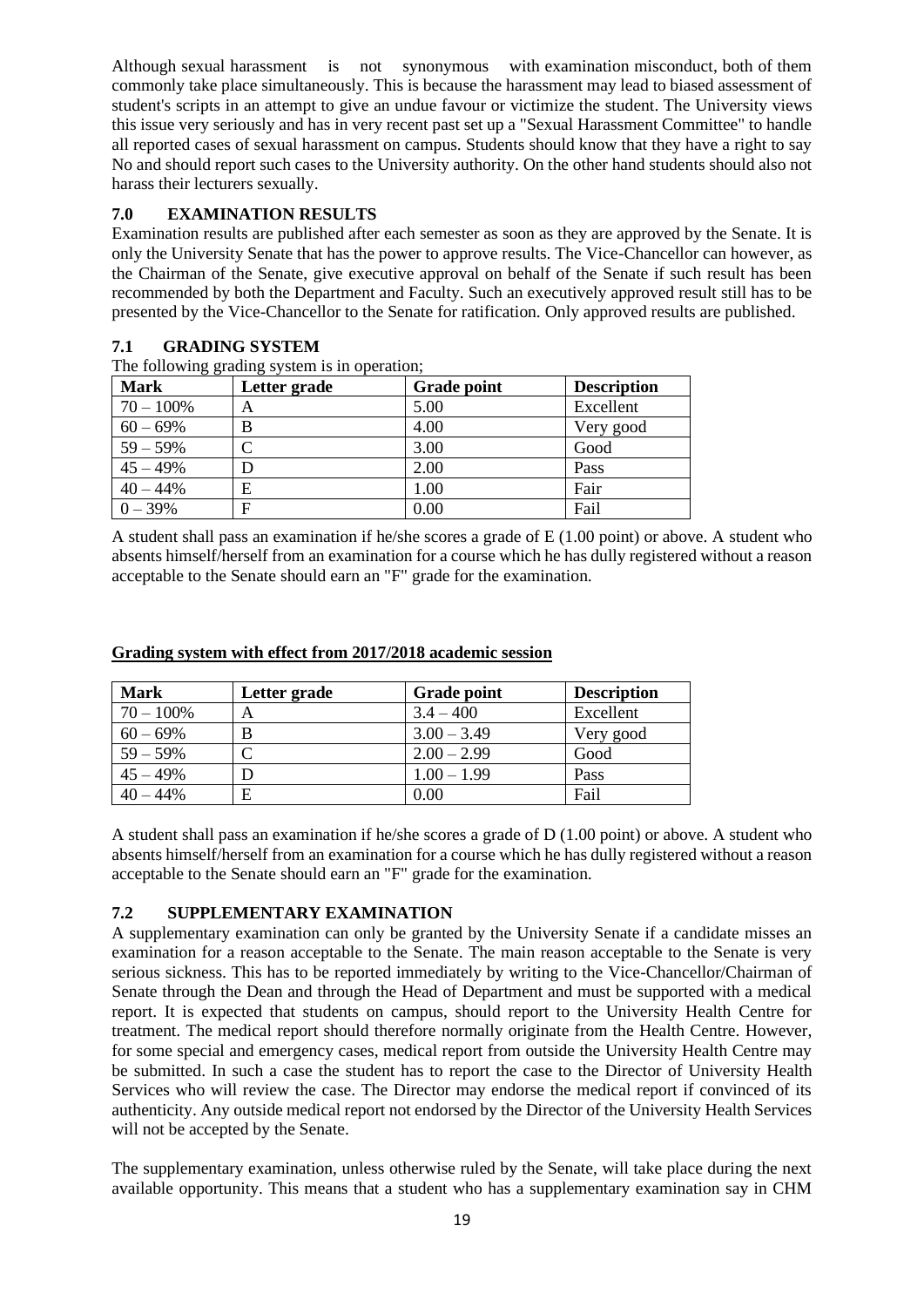102 during the 2012/2013 academic year will take it during the second semester examination of 2013/2014 session.

## **7.3 GRADE POINT AVERAGE**

The overall academic performance of a student in a particular academic year is reported in Grade Point Average, GPA. This is a weighted average of all the courses offered during the session. This is obtained by multiplying the grade point earned in each course by the number of credit hours assigned to the course. Summation of these dividing by the total credit hours taken during the session gives the grade point average. The GPA is usually corrected to two decimal places.

| Course no.     | <b>Credit hours</b> | Grade         | <b>Grade point</b> |
|----------------|---------------------|---------------|--------------------|
| <b>CHM 111</b> | 3                   | B             | $4 \times 3 = 12$  |
| <b>BIO 111</b> | 3                   | $\mathbf C$   | $3x3=9$            |
| <b>MTH 111</b> | 3                   | $\mathcal{C}$ | $3x3=9$            |
| <b>PHY 101</b> | 2                   | D             | $2 x 2 = 4$        |
| <b>GSS 101</b> | $\overline{2}$      | A             | $5 x 2 = 10$       |
| <b>GSS 131</b> | 2                   | B             | $4 x 2 = 8$        |
| <b>CHM 102</b> | 3                   | A             | $5x3 = 15$         |
| <b>BIO 112</b> | 3                   | B             | $4x3 = 12$         |
| <b>MTH 132</b> | 3                   | B             | $4 \times 3 = 12$  |
| <b>PHY 102</b> | 2                   | A             | $5 x 2 = 10$       |
| <b>GSS 102</b> | 2                   | B             | $4 \times 2 = 8$   |
| <b>GSS 112</b> | 2                   | B             | $4 x 2 = 8$        |
| <b>GSS 122</b> | 2                   | $\mathcal{C}$ | $3x2=6$            |
| <b>TOTAL</b>   | 32                  |               | 123                |

## GPA= Total Grade Point

Total Credit hours

 $GPA = \frac{123}{32} = 3.84$ 

# **CUMULATIVE GRADE POINT AVERAGE, CGPA**

GPA is the weighed up-to-date Grade Point Average earned by a student. CGPA is not a mean of the GPA earned at different levels of study. The CGPA is the total Grade Point earned from the beginning of the programme divided by the total credit hours.

# **7.4 PROBATION AND WITHDRAWAL FROM PROGRAMME**

Senate at its 192<sup>nd</sup> meeting held on 14<sup>th</sup> August, 2012, decided as follows:

- a. That any student who fails 12 credit units of course work with CGPA of more than 1.50 should go on probation.
- b. That any student who fails 15 credit units of course work with CGPA of less than 1.50 should withdraw from the programme.

Accordingly, probation is a status granted to a student who fails twelve (12) credit units of course work with GPA of more than 1.50 at the end of ay session. The probation year enables him/her repeat all the failed courses and hence improve on his/her CGPA. Since repeating a previously passed course is not permitted, a student on probation should therefore not register for any new course. At the end of the probation year, the student will be credited with all the new grades as well as all the previously earned grades (both the pass grades and F grades).

Any student whose CGPA is up to 1.50 at the end of a particular probation year is allowed to proceed with his/her normal studies provided the said student does not have more than 12 credit units of failed course work. On the other hand any student whose CGPA falls below 1.50 at the end of the probation year will be asked to withdraw from the University if he/she is unable to be absorbed into another programme. Any student with CGPA below 1.50 with 15 credit units failed course work, at the end of any session should withdraw from the programme.

# **7.5 GRADUATION REQUIREMENTS**

a) Minimum number of credit units required before graduation - 136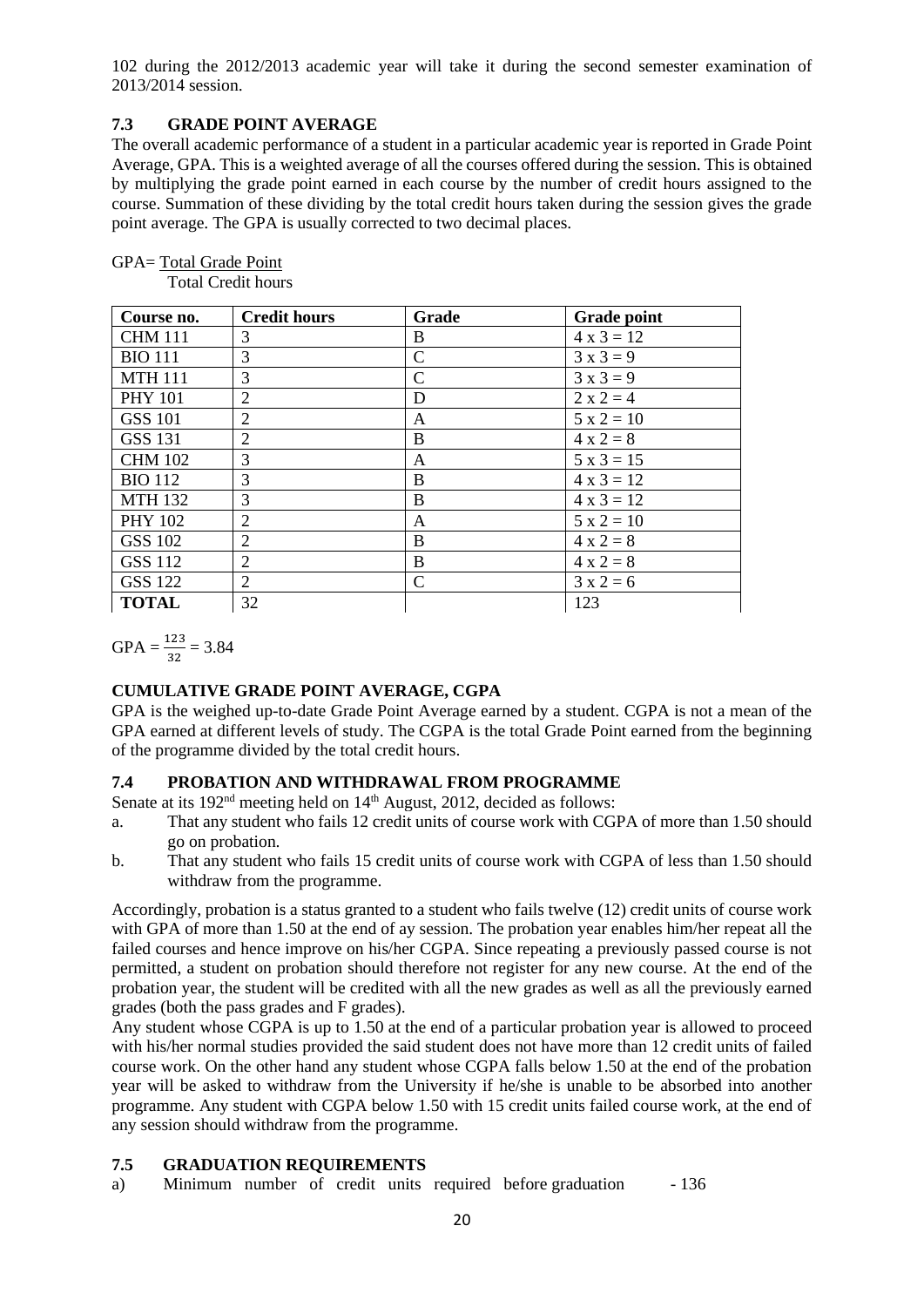b) Minimum number of years before graduation - 4 years

c) Minimum CGPA for graduation  $-1.50$ 

# **7.6 REMARKING OF SCRIPTS**

A student shall have the right to call for reassessment of his/her script if he/she has sufficient cause to believe that he/she was not properly assessed. The request for remarking must be in writing and should be directed to the Registrar with evidence of payment of the prescribed reassessment fee to the University. The student should not know who the assessors are. The script to be re-assessed is usually mixed with other scripts in order to avoid biased assessment. At the end of the assessment, any change in the petitioner's script would be effected while the accompanying scripts would retain their original grades.

# **7.7 SUSPENSION OF STUDIES**

A student may be granted suspension of studies for a period not exceeding two years by the Senate. Request for suspension of studies must be in writing to the Senate through the Head of Department, through the Dean of Faculty.

# **7.8 CLASSIFICATION OF DEGREE**

The degree is classified as follows based on the Cumulative Grade Point Average, CGPA. This is to come into effect in the 2013/2014 academic session.

| <b>CGPA</b>   | <b>Class of Degree</b>            |
|---------------|-----------------------------------|
| $4.50 - 5.00$ | First Class (Honors)              |
| $3.50 - 4.49$ | $2nd Class (Hons) Upper division$ |
| $2.40 - 3.49$ | $2nd Class (Hons) lower division$ |
| $1.50 - 2.39$ | 3 <sup>rd</sup> Class (Hons)      |
| Below 1.50    | Fail                              |